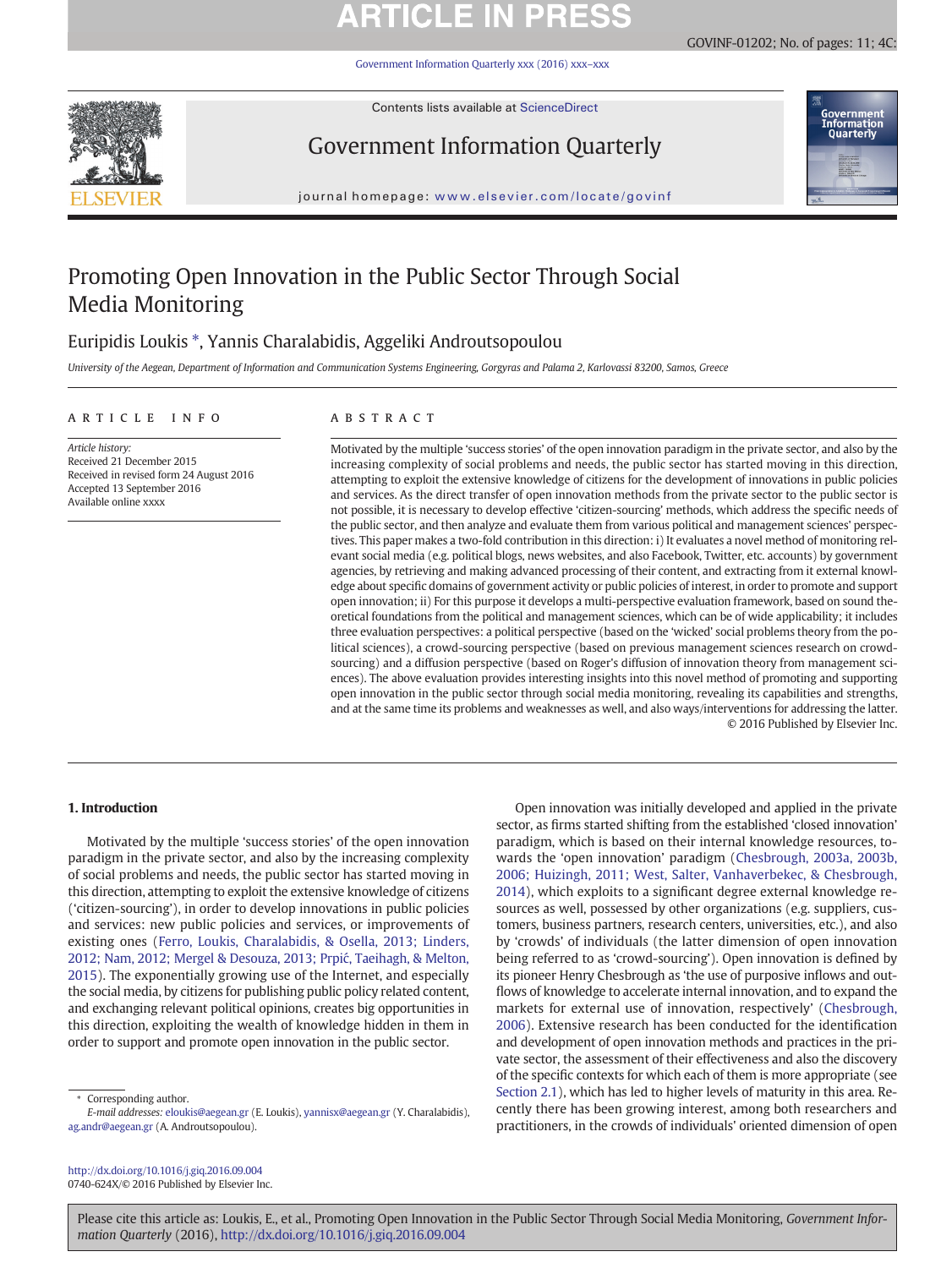<span id="page-1-0"></span>innovation, crowd-sourcing, defined as 'a new web-based business model that harnesses the creative solutions of a distributed network of individuals, in order to exploit 'collective wisdom' and mine fresh ideas from large numbers of individuals' ([Brabham, 2008](#page-9-0)) (see [Section 2.2\)](#page-2-0).

Government agencies made some first steps towards the application of these ideas in their particular context, initially by adopting 'active citizen-sourcing' approaches, in which they played an active and directive role: they posed a specific social problem or public policy (existing or under development) in a government website or social media account, and asked citizens to provide their knowledge and opinions about it. Subsequently some government agencies started experimenting with a new 'passive citizen-sourcing' approach, in which they have a less active role: they monitor passively relevant 'external'  $(=$  not owned and controlled by government) social media (e.g. political blogs, news websites, and also Twitter, Facebook, etc. accounts), retrieving from them and analyzing content on a specific topic or public policy (existing or under development), which has been freely generated by citizens, without any government direction or stimulation, in order to extract from it relevant knowledge and opinions of citizens ([Bekkers,](#page-9-0) [Edwards, & de Kool, 2013; Charalabidis, Loukis, Androutsopoulou,](#page-9-0) Karkaletsis, & Triantafi[llou, 2014; Loukis & Charalabidis, 2015](#page-9-0)). Social media monitoring (SMM) has been initially adopted by private sector firms in order to collect external knowledge and opinions from various social media about their products and services, and also the ones of their competitors, which are then exploited for the development of product and service innovations, and for the design of communication strategies [\(Croll & Power, 2009; Kasper & Kett, 2011; Sen, 2011; Zhang & Vos,](#page-10-0) [2014](#page-10-0)) (see [Section 2.3\)](#page-2-0). Recently government agencies started experimenting with SMM as well, but there is still limited knowledge concerning the use of it in government for promoting and supporting open innovation, its potential, its strengths and weaknesses. Also, there is a lack of effective methods for performing SMM in the government context, which would allow an intensive and systematic exploitation of the extensive policy related content generated by citizens in numerous social media freely, without any direction or stimulation by government, in order to extract knowledge useful for innovation (e.g. on problems and needs perceived by various groups of the society, advantages and disadvantages of existing public policies and services, or proposals for new policies and services, etc.). It should be emphasized that this externally and freely generated content is quite valuable for the development of innovations, as it is much more extensive, rich and politically diverse than the content generated in government websites and social media under government direction or stimulation (exploited by the 'active citizen-sourcing' approaches). As the direct transfer of SMM methods from the private sector to the public sector is not possible, it is necessary to develop effective SMM methods in the public sector for promoting and supporting open innovation, and then analyze and evaluate them from various perspectives, based on sound theoretical foundations from the political and management sciences.

In particular, this paper makes a two-fold contribution in this direction:

I) It evaluates a novel method of monitoring relevant social media (e.g. political blogs, news websites, and also Facebook, Twitter, etc. accounts) by government agencies, by retrieving and making advanced processing of their content, and extracting from it external knowledge about specific domains of government activity or public policies (existing or under formulation) of interest, in order to promote and support open innovation; this evaluation has been based on three pilot applications of this method, followed by relevant focus group discussions with involved individuals, from which our evaluation data have been collected (as described in the 'Research Method' [Section 4](#page-4-0), while the results from the analysis of these data are presented in [Section 6](#page-6-0)). It should be noted that the development and the detailed description of this method are beyond the scope of this paper, which focuses on its evaluation, however for the sake of completeness of the paper in [Section 5](#page-5-0) there is an outline of the method, while more details are provided in [Charalabidis et al.](#page-9-0) [\(2014\)](#page-9-0) and [Loukis and Charalabidis \(2015\)](#page-10-0).

II) For this purpose it develops a multi-perspective framework for evaluating the use of SMM in government for promoting and supporting open innovation, which can be of wide applicability, using sound theoretical foundations from the political and management sciences. It includes three evaluation perspectives: a political evaluation perspective (based on the 'wicked' social problems theory from the political sciences – see [Section 2.4](#page-3-0)), a crowd-sourcing evaluation perspective (based on previous management sciences research on crowd-sourcing – see [Section 2.2](#page-2-0)) and a diffusion potential evaluation perspective (based on Roger's diffusion of innovation theory from management sciences – see [Section 2.5\)](#page-3-0).

The research presented in this paper has been conducted as part of the European research project NOMAD ("Policy Formulation and Validation through Non-moderated Crowdsourcing" – for more details see [www.nomad-project.eu](http://www.nomad-project.eu)/), partially funded by the "ICT for Governance and Policy Modeling" research initiative of the European Commission. The paper is structured in seven sections. In the following Section 2 the background of our study is presented. The proposed multi-perspective evaluation framework is presented in [Section 3](#page-3-0), followed by the research method in [Section 4.](#page-4-0) The abovementioned novel method of SMM in government for promoting and supporting open innovation is outlined in [Section 5.](#page-5-0) Then the results are presented and discussed in [Section 6](#page-6-0). Finally, in [Section 7](#page-8-0) the conclusions are summarized and future research directions are proposed.

### 2. Background

In this section we outline the background of our study concerning its main topics, open innovation (in 2.1), and the particular dimension of it we focus on, crowd-sourcing (in 2.2), and also SMM (in 2.3); then we provide some background on two of the theoretical foundations of our evaluation methodology: the wicked social problems theory (in 2.4) and the diffusion of innovation theory (in 2.5) (while our third theoretical foundation concerning crowd-sourcing is discussed in 2.2).

# 2.1. Open Innovation

As mentioned in the Introduction, extensive research has been conducted for the identification and the development of open innovation methods and practices in the private sector, for their analysis and evaluation, and also for discovering the contexts and types of problems for which each of them is more appropriate ([Arvanitis, Lokshin, Mohnen,](#page-9-0) [& Woerter, 2015; Bellantuono, Pontrandolfo, & Scozzi, 2013; Felin &](#page-9-0) [Zenger, 2014; Huizingh, 2011; Laursen & Salter, 2006; Mina,](#page-9-0) [Bascavusoglu-Moreau, & Hughes, 2014; Pisano & Verganti, 2008\)](#page-9-0). A typical study in this direction is the one of [Felin and Zenger \(2014\)](#page-10-0) that identifies six main types of innovation practices used in the private sector: four types of open innovation practices (partnerships/alliances, markets/contracts, contests/platforms and user/ community innovation), and also two types of closed innovation practices (authoritybased hierarchy and consensus-based hierarchy). Also, they determine for what kind of innovation problems each of them is appropriate for. They conclude that as innovation problems become more complex, firms should adopt practices that facilitate extensive external knowledge sharing; on the contrary as innovation problems become simpler, the firm adopts practices that motivate more autonomous trial and error search of solutions based on internal knowledge. Furthermore, for innovation problems that require hidden knowledge (i.e. whose source is not known to the firm), firms should adopt practices that broadcast problems widely, so that relevant knowledge can be 'self-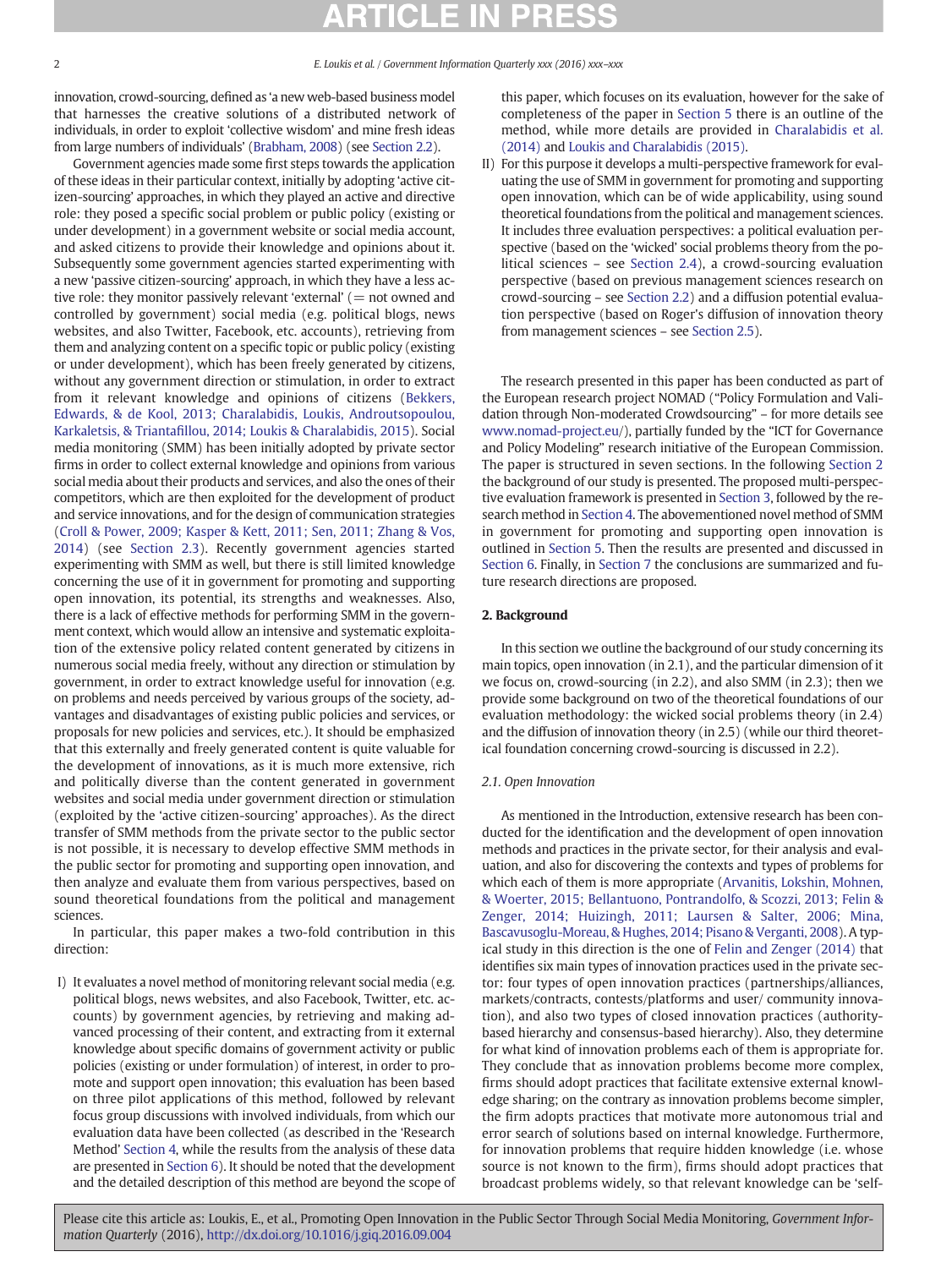<span id="page-2-0"></span>revealed'. Moreover, there is another relevant research stream, which investigates empirically the effects of various open innovation practices on firms' innovation performance ([Arvanitis et al., 2015; Inauen &](#page-9-0) [Schenker-Wicki, 2011; Laursen & Salter, 2006](#page-9-0)). A typical study of this stream is the one of [Inauen and Schenker-Wicki \(2011\)](#page-10-0) who investigate empirically the effect of six open innovation practices (co-development of new knowledge or innovation in co-operation with customers, suppliers, competitors, cross-sector companies, consulting firms and universities) on innovation performance, using data collected from 141 stock-listed companies from Germany, Switzerland and Austria. They conclude that innovation co-operation with customers, suppliers and universities have positive impact on innovation performance.

However, there is a lack of similar research on open innovation in the public sector (a) identifying/developing a wide range of open innovation practices, b) evaluating them and c) determining the kinds of problems each of them is more appropriate for); so the existing knowledge base for the application and development of open innovation in government is limited in comparison with the private sector. Therefore, extensive further research should be conducted in the near future in order to fill this gap in the abovementioned three directions a) to c), and finally achieve higher levels of maturity and effectiveness in the open innovation practices of the government agencies. This paper makes a contribution in the first two of these research directions (a and b), by evaluating a novel method of SMM in government for promoting and supporting open innovation from three critical political and management sciences' perspectives, by developing a multi-perspective evaluation framework for this purpose, which can be of wide applicability for future research, and also by identifying weaknesses of this SMM method and ways/interventions for improving and further developing it.

### 2.2. Crowd-sourcing

Initially open innovation research focused mainly on the exploitation of external knowledge of other organizations, such as suppliers, customers, business partners, research centers, universities, etc. (organizations oriented open innovation), however later it started dealing with the exploitation of external knowledge possessed by 'crowds' of individuals as well (individuals oriented open innovation), usually referred to as 'crowd-sourcing' [\(Brabham, 2008, 2012, 2013; Howe,](#page-9-0) [2006, 2008\)](#page-9-0). Considerable research has been conducted for the identification and development of effective methods and practices of crowdsourcing and crowd motivation to participate in it; reviews of this literature are provided by [Hetmank \(2013\)](#page-10-0), [Majchrzak and Malhotra](#page-10-0) [\(2013\)](#page-10-0), [Pedersen et al. \(2013\)](#page-10-0), [Rouse \(2010\)](#page-10-0), [Rechenberger, Jung,](#page-10-0) [Schmidt, and Rosenkranz \(2015\)](#page-10-0) and [Tarrell et al. \(2013\)](#page-10-0). Initially this research focused on analyzing successful crowd-sourcing cases, but later it started moving to a higher level, and generalizing (based on knowledge gained from multiple case studies) in order to identify patterns and trends in this area, and also to develop effective crowdsourcing practices [\(Brabham, 2012; Geiger, Seedorf, Schulze,](#page-9-0) [Nickerson, & Schader, 2011; Hetmank, 2013; Rouse, 2010\)](#page-9-0). A typical study in this direction is the one of [Brabham \(2012\)](#page-9-0), who based on the analysis of several crowd-sourcing case studies identifies and elaborates four types of crowd-sourcing practices: i) knowledge discovery and management  $(=$  an organization tasks crowd with finding and reporting information and knowledge on a particular topic), ii) broadcast search  $(=$  an organization tries to find somebody who has experience with solving a rather narrow and rare empirical problem), iii) peer-vetted creative production  $(=$  an organization tasks crowd with creating and selecting creative ideas), and iv) distributed human intelligence tasking  $(=$  an organization tasks crowd with analyzing large amounts of information).

Another stream of crowd-sourcing research emphasizes the inherent risks and challenges of it, arguing that the outcomes of crowd-sourcing, mainly with respect to the quality and usefulness of the collected knowledge, might be uncertain; also some important critical success factors are identified, such as the existence of sufficient, diverse and knowledgeable active crowd, as well as some risk factors that might have negative impact, such as digital divide related problems and the consequent participation inequalities (i.e. under-representation of some groups, and over-representation of some others), and possible bias and manipulation of the crowd [\(Agafonovas & Alonderiene, 2013;](#page-9-0) [Bott & Young, 2012; Geiger et al., 2011; Jain, 2010; Sharma, 2010\)](#page-9-0).

However, much less research has been conducted on crowd-sourcing in the public sector, focusing mainly on 'active citizen-sourcing' [\(Ferro et al., 2013; Linders, 2012; Mergel & Desouza, 2013; Nam,](#page-10-0) 2012; Prpić [et al., 2015\)](#page-10-0). A typical study is the one of [Nam \(2012\)](#page-10-0) who analyzed emerging practices of USA government agencies for sourcing professional knowledge and innovative ideas from citizens, and identified four main types of such practices (with respect to the ways used for knowledge and ideas collection): Contest, Collaborative Wiki, Social Networking and Social Voting. Our research contributes to the enrichment of our knowledge on public sector crowd-sourcing (citizen-sourcing), focusing on the evaluation and further development of a novel and quite different approach to citizen-sourcing: on the use of 'passive citizen-sourcing', through SMM by government agencies (see following Section 2.3), in order to promote and support open innovation in public policies and services (development of new public policies and services, or improvements of existing ones).

# 2.3. Social Media Monitoring

Social Media Monitoring (SMM) is defined as 'the continuous systematic observation and analysis of social media networks and social communities' [\(Fensel, Leiter, & Stavrakantonakis, 2012\)](#page-10-0). As mentioned in the Introduction, SMM has been initially used by private sector firms, in order to collect external knowledge and opinions about their products and services, and also the ones of their competitors, from various social media, which are used for the development of product and service innovations (both new products and services, and also improvements of existing ones), and for the design of communication strategies (e.g. for addressing negative postings and questions) [\(Croll & Power,](#page-10-0) [2009; Fensel et al., 2012; Kasper & Kett, 2011; Mayeh, Scheepers, &](#page-10-0) [Valos, 2012; Sen, 2011; Stavrakantonakis, Gagiu, Kasper, Toma, &](#page-10-0) [Thalhammer, 2012; Zhang & Vos, 2014\)](#page-10-0). However, there is a lack of frameworks for the multi-dimensional evaluation of SMM platforms, practices and approaches, which would allow assessing various aspects of them, identifying their strengths as well as their weaknesses. There is only one framework for evaluating SMM software tools proposed by [Stavrakantonakis et al. \(2012\),](#page-10-0) which however assesses only the functionality they provide, ignoring all other aspects. It comprises a set of evaluation criteria for assessing the functionality of SMM tools from three perspectives: the concepts they implement (data capture and analysis, workflow, reaction to posts, and identification of influencers), the technologies used (listening grid adjustment, near real-time processing, integration with third party applications, sentiment analysis, historical data) and the user interface (dashboard, results' export) they provide.

Quite limited is the previous literature concerning the use of SMM by government agencies. Only [Bekkers et al. \(2013\)](#page-9-0) investigate the SMM practices of four Dutch public organizations. They examine the goals of SMM, the way of operating it and its effects; with respect to the second they discriminate between four types of monitored citizens' electronic discussion media based on two criteria: the level of perceived privacy (low or high), and the type of issues discussed (personal or societal). However, there is a lack of multi-dimensional frameworks for evaluating the use of SMM by government agencies from various political and management perspectives, which would be quite important for the development of knowledge in this area. Our research contributes to filling this research gap, as it develops a framework for the multi-dimensional evaluation of the use of SMM in government for promoting

Please cite this article as: Loukis, E., et al., Promoting Open Innovation in the Public Sector Through Social Media Monitoring, Government Information Quarterly (2016), <http://dx.doi.org/10.1016/j.giq.2016.09.004>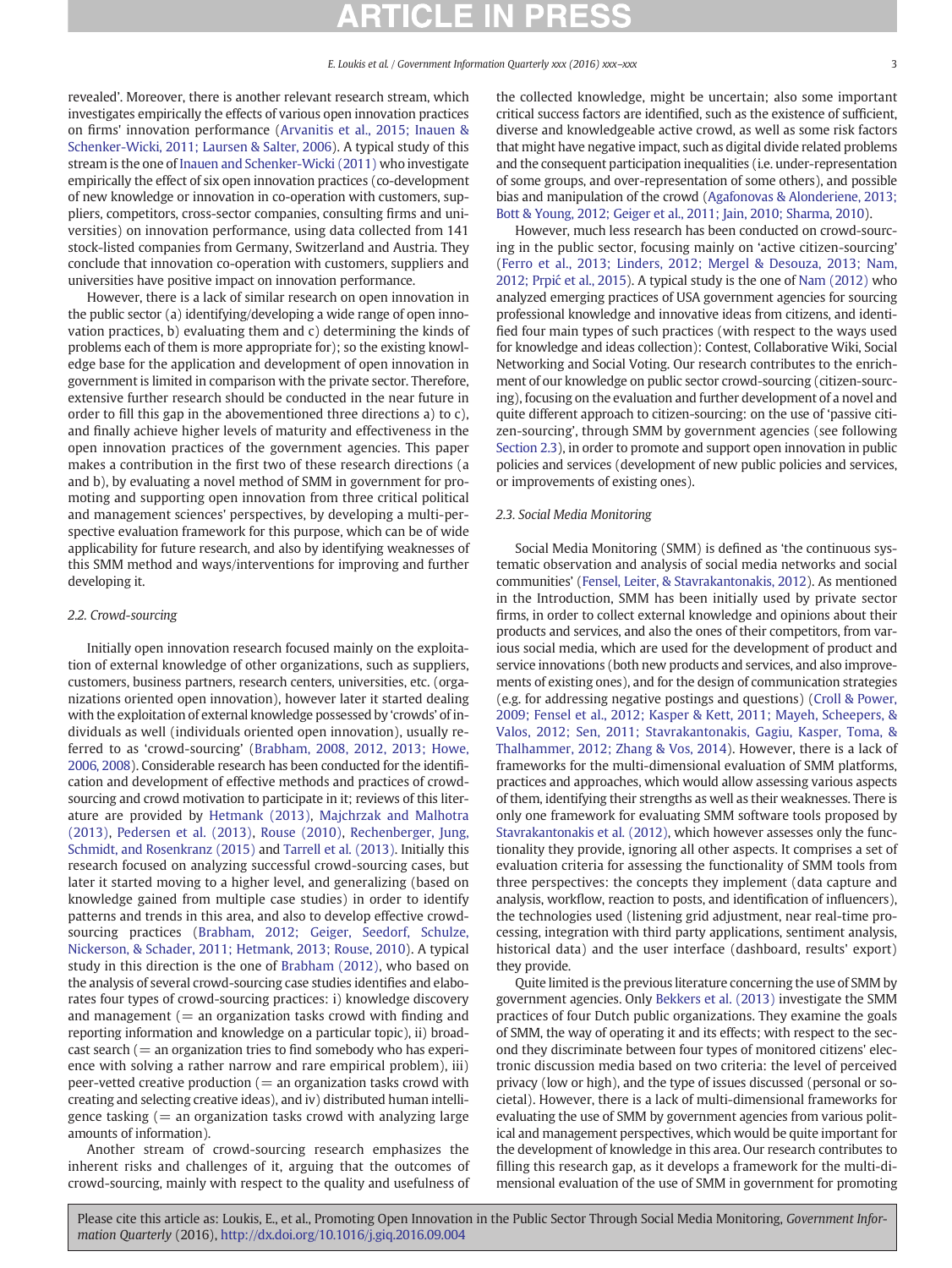<span id="page-3-0"></span>and supporting open innovation from three highly important perspectives (explained in Section 3).

# 2.4. Wicked Social Problems Theory

Previous research has highlighted the increasing complexity and 'wickedness' of the problems of modern societies, which have to be addressed through appropriate public policies ([Buchanan, 1995; Coyne,](#page-9-0) [2005; Head, 2008; Kunz & Rittel, 1972, 1979; Rittel & Weber, 1973](#page-9-0)). In particular, in a highly influential paper [Rittel and Weber \(1973\)](#page-10-0) theorize that social problems became after the end of the Second World War increasingly 'wicked', lacking clear and widely agreed definition and objectives. As our societies have become more heterogeneous and pluralistic in terms of culture, values, concerns and lifestyles, in most social problems there are stakeholder groups with quite different and heterogeneous problem views, perceived issues, concerns and expectations, and this leads to a lack of clear and widely agreed problem definition and objectives.

This increases significantly the difficulty and complexity of the development of public policies for such social problems, as the competent government agencies have to collect and process a large amount of external information concerning the different issues perceived by different problem stakeholder groups, as well as the different solutions they propose and arguments in favor and against them, and in general their different concerns, expectations and attitudes; then it is necessary to have consultations and negotiations with them in order to achieve some degree of synthesis and consensus. Previous research in this area has revealed that these can be greatly supported through the use of appropriate information systems, referred to as 'issue-based information systems' ([Conklin, 2003; Conklin & Begeman, 1989; Kunz & Rittel,](#page-10-0) [1979\)](#page-10-0), which allow problem stakeholders to enter their perceptions concerning the main elements of such a problem: 'questions/issues' (particular sub-problems to be addressed), 'ideas/proposals' (possible alternative answers-solutions to questions/issues) and 'arguments' (positive or negative - evidence or viewpoints that support or object to ideas).

Therefore the evaluation of the use of SMM by government agencies for promoting and supporting open policy innovation should include as its main perspective the assessment of how useful SMM is for collecting knowledge on the questions/issues, solutions/ideas and positive/negative arguments perceived by various problem stakeholder groups with respect to a particular domain of government activity or an existing or under development policy of interest.

# 2.5. Diffusion of Innovation Theory

The use of SMM by government agencies for promoting and supporting open policy innovation is itself a big innovation in the policy development practices and processes of government agencies, so it is important to examine it from this perspective as well, and assess to what extent it has the fundamental preconditions for a wide diffusion. Extensive research has been conducted concerning diffusion of innovations, in order to identify factors that favor it [\(MacVaugh & Schiavone,](#page-10-0) [2010\)](#page-10-0). One of the most widely recognized theories of innovation diffusion is the one proposed by [Rogers \(2003\)](#page-10-0), which has been extensively employed for analyzing ICT-related innovations in both the public and the private sector [\(Al-Jabri & Sohail, 2012; Loukis, Spinellis, &](#page-9-0) [Katsigiannis, 2011; Raus, Flügge, & Boutellier, 2009](#page-9-0)). According to this theory, there are five critical characteristics of an innovation that determine the degree of its adoption:

- i) Relative Advantage, defined as the degree to which an innovation is perceived as better than the idea, work practice or object it supersedes;
- ii) Compatibility, defined as the degree to which an innovation is perceived as being consistent with the existing values, past experiences, and needs of potential adopters;
- iii) Complexity, defined as the degree to which an innovation is perceived as difficult to understand, implement and use;
- iv) Trialability, defined as the degree to which an innovation may be experimented with on a limited scale basis;
- v) Observability, defined as the degree to which the results of an innovation are visible by the external environment.

Therefore, it is important to assess to what extent the use of SMM by government agencies for promoting and supporting open innovation, viewed as an innovation itself, has the above characteristics required for high levels of adoption and diffusion.

# 3. A Multi-perspective Evaluation Framework

Based on the background presented in the previous section a multiperspective framework has been developed for evaluating methods and practices of SMM use in government for promoting and supporting open innovation, which is shown in [Table 2](#page-4-0) (evaluation perspectives, and for each of them its particular questions), while previously in Table 1 we can see the literature support for each perspective. As explained in more detail in the following paragraphs, the fundamental political perspective of such as evaluation framework should be the assessment of how useful SMM is for collecting external knowledge of citizens concerning the main elements of the increasingly complex and 'wicked' problems of modern societies, which are (according to the 'wicked' social problems theory outlined in Section 2.4) the issues, proposed solutions of them and relevant positive and negative arguments perceived by different stakeholder groups. However, since SMM in government aims at crowd-sourcing public problems and policies related knowledge, it is necessary to assess to what extent the inherent critical success factors of crowd-sourcing (identified by previous research in this area and mentioned in [Section 2.2](#page-2-0)) are fulfilled. Finally, since the use of SMM by government agencies for promoting and supporting open innovation constitutes itself a big innovation in their policy formulation practices and processes, it is necessary to examine SMM from this perspective as well, assessing to what extent it has the fundamental preconditions for a wide diffusion (according to the diffusion of innovation theory outlined in Section 2.5).

In particular, the main external knowledge elements, which are required to be collected from the citizens, in order to promote and support open innovation in the public sector (such as development of new public policies, or improvements of existing ones), are: i) At a first level the existing interest/discussion in the society concerning relevant topics/ thematic domains and policies, and the existing attitudes/sentiments for them; ii) At a second level, taking into account the findings of political sciences research on the increasing complexity and 'wickedness' of social problems, and also their main elements (discussed in 2.4), of critical importance is knowledge on relevant issues, proposed solutions and positive/negative arguments, as perceived by different problem stakeholder groups ([Conklin, 2003; Conklin & Begeman, 1989; Kunz &](#page-10-0) [Rittel, 1972, 1979\)](#page-10-0); iii) Finally, at a third level, taking into account the importance of the 'dynamic capabilities' for both private and public sector organizations (e.g. see [Teece \(2007\)\)](#page-10-0), and also the dynamism of modern social problems and needs, quite important is also knowledge about the time wise changes of the above. For the above reasons, the

### Table 1 Literature support of the three evaluation perspectives.

| Evaluation<br>Perspective<br>Literature support<br>Conklin (2003), Conklin and Begeman (1989), Kunz and Rittel<br>Political<br>(1979).<br>Crowd-sourcing<br>Agafonovas and Alonderiene (2013), Bott and Young (2012),<br>Geiger et al. (2011), Jain (2010), Sharma (2010)<br>Rogers (2003)<br>Diffusion |  |
|---------------------------------------------------------------------------------------------------------------------------------------------------------------------------------------------------------------------------------------------------------------------------------------------------------|--|
|                                                                                                                                                                                                                                                                                                         |  |
|                                                                                                                                                                                                                                                                                                         |  |
|                                                                                                                                                                                                                                                                                                         |  |
|                                                                                                                                                                                                                                                                                                         |  |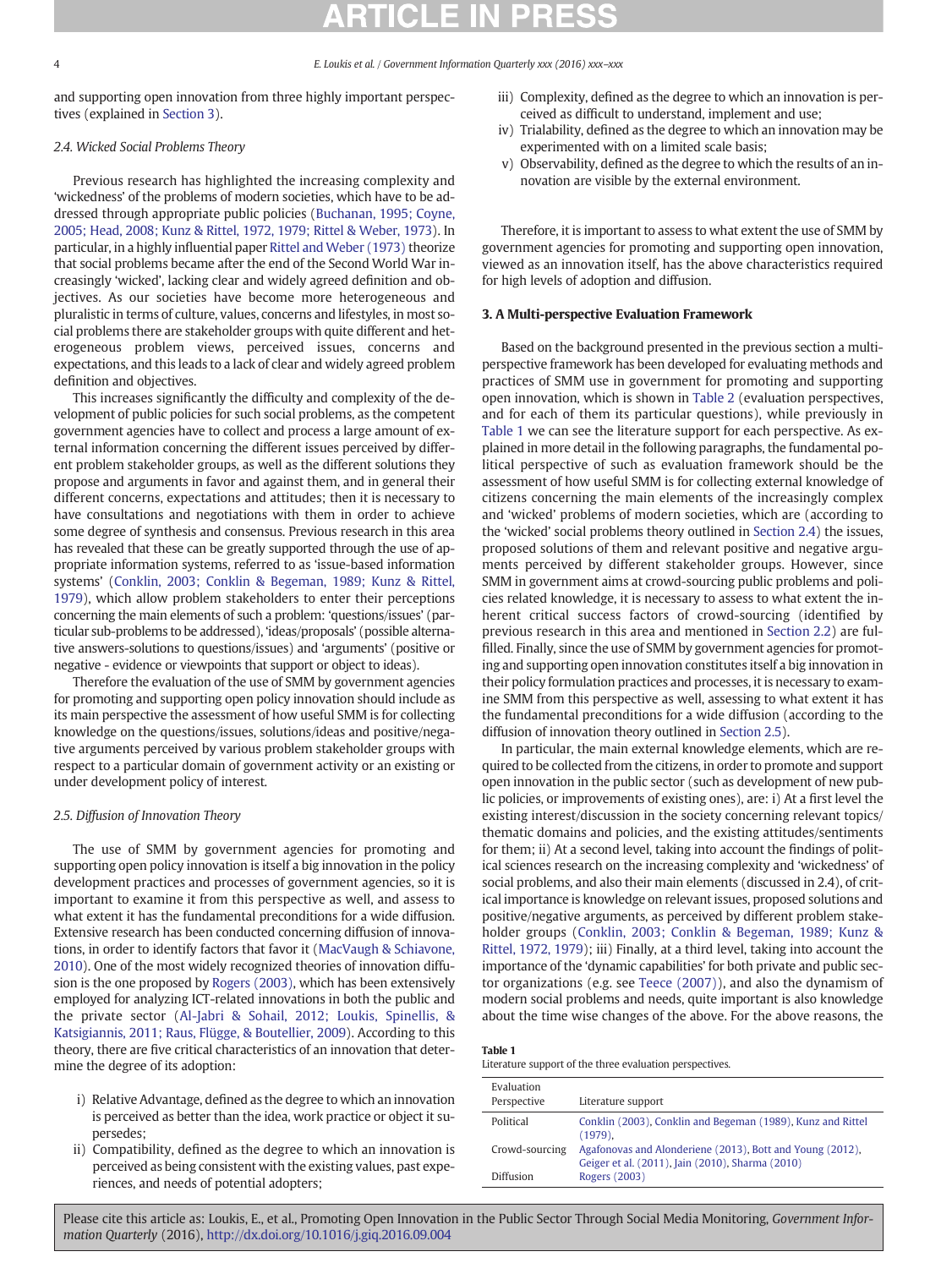### <span id="page-4-0"></span>Table 2

A Multi-perspective framework for the evaluation of SMM use in government for promoting and supporting open innovation.

### Political Perspective

- To what extent the particular method of SMM in government is useful/beneficial
- for assessing for a particular domain or an existing or under development policy
- the level of interest/discussion in the society?
- the attitudes/sentiments of the society (positive neutral negative)?
- the time wise changes of the above (level of interest/discussion and attitudes/ sentiments)?
- whether there is uniformity/homogeneity of the above among different groups? - for identifying
- relevant issues posed by citizens or needs of them?
- proposals for solving relevant problems or improving policies?
- arguments (positive or negative ones)?
- and in particular for the early identification of
- new emerging relevant issues or needs in the society?
- new emerging proposals in the society for solving relevant problems or improving policies?
- Crowd-sourcing Perspective

To what extent you agree with the following:

- the results provided (levels of interest, sentiments, issues, proposals, arguments, etc.) are representative (or at least indicative) of the ones prevailing in the society as a whole (and do not represent only some groups of citizens)? • the above are non-biased and non-manipulated?
- are of high quality?
- they can contribute positively to the development or improvement of public
- policies in the particular domain.

### Diffusion Perspective

- To what extent you agree that the particular method of SMM in government, viewed as an innovation
- is better than other existing traditional or electronic methods used for similar purposes in the public policy development processes?
- is compatible with the public policy development processes, as they are applied in European Union countries, and can be integrated in these processes?
- is compatible with the needs, the mentalities and the values of the people designing and applying public policies?
- can be initially applied in a small scale in public policy making before proceeding to a large scale application of it?
- is in general easy to use?
- its application does not require extensive effort?
- its visualizations are easy to understand?

first perspective of our evaluation framework is the political one, having as theoretical foundation mainly the wicked social problems theory (see 2.4), and secondarily the dynamic capabilities theory [\(Teece, 2007](#page-10-0)). In particular, it assesses to what extent a particular method of SMM in government is useful/beneficial for assessing for a particular domain or an existing or under development policy: the level of interest/discussion in the society, the attitudes/sentiments of the society (positive – neutral - negative), the time wise changes of the above (level of interest/discussion and attitudes/sentiments), and also whether there is uniformity/ homogeneity of the above among different citizens groups; furthermore, for identifying relevant issues or needs posed by citizens, proposals for solving relevant problems or improving policies, and relevant positive and negative arguments; and also for the early identification of new emerging relevant issues or needs in the society, and new emerging proposals for solving relevant problems or improving policies (enhancing the dynamic capabilities of government agencies with respect to their 'sensing' component (according to [Teece \(2007\)](#page-10-0)).

Furthermore, the support provided by this form of 'passive citizensourcing' through SMM for the development of open innovation in government agencies relies critically on the degree of fulfillment of the inherent critical success factors of crowd-sourcing, which have been mentioned previously in [Section 2.2](#page-2-0) (such as representativeness of the crowd, lack of bias and manipulation). Therefore, the second perspective of our evaluation framework assesses the extent of existence of the main critical success factors of crowd-sourcing identified by previous relevant research [\(Agafonovas & Alonderiene, 2013; Bott & Young,](#page-9-0) [2012; Geiger et al., 2011; Jain, 2010; Sharma, 2010](#page-9-0)), which constitutes the theoretical foundation of this evaluation perspective. In particular, it assesses to what extent the results provided (concerning levels of interest, sentiments, issues, proposals, arguments, etc.) are representative (or at least indicative) of the ones prevailing in the society as a whole (and do not represent only some groups of citizens), and also are nonbiased and non-manipulated, are of high quality, and can contribute positively to the development or improvement of public policies in the particular domain.

Finally, the use of SMM by government agencies for promoting and supporting open innovation constitutes itself a big innovation in the policy formulation practices and processes of government agencies, so the third perspective of our evaluation framework concerns its diffusion potential. It assesses to what extent the particular method of SMM use in government for promoting and supporting open innovation has the five characteristics proposed by Rogers diffusion of innovation theory [\(Rogers, 2003](#page-10-0)) that lead to high levels of adoption and diffusion (discussed in 2.5). In particular, it assesses to what extent it is better than other existing traditional or electronic methods used for similar purposes in the public policy development processes (relative advantage), is compatible with the public policy development processes, as they are applied in European Union countries, and can be integrated in these processes, and also compatible with the needs, the mentalities and the values of the people designing and applying public policies (compatibility); furthermore, to what extent it can be initially applied in a small scale in public policy making before proceeding to a large scale application of it (trialability); finally, to what extent it is easy to use, its application does not require extensive effort, and the visualizations of its results are easy to understand (complexity). We have not included assessment of the fifth characteristic proposed by Rogers diffusion of innovation theory, the observability, as such methods nature are not meant to be visible by the external environment.

## 4. Research Method

Three pilot applications of the particular method of SMM use in government for promoting and supporting open innovation (outlined in the following [Section 5](#page-5-0)) have been conducted as part of the NOMAD project (mentioned in the Introduction), and evaluated using the multi-perspective evaluation framework presented in [Section 3.](#page-3-0) Since this SMM method was intended to be used not only by government agencies, but also by other public policy stakeholders (e.g. professional associations) interested in open innovation as well (who would like to make use of external knowledge and opinions of citizens, in combination with their own, in order to formulate policy innovation proposals to be submitted to government), two of these pilots were carried out by government organizations, the Greek and the Austrian Parliament, and the third one by an important policy stakeholder in the health domain, the European Academy of Allergy and Clinical Immunology (EAACI). A detailed scenario has been designed for each pilot, which describes how this SMM method will be used for the collection of external knowledge and opinions by the respective 'owner' organization on a particular topic in order to promote and support open innovation. The particular topics of these pilot applications were selected so that on one hand they reflect current debates and interests of their owners, and on the other hand they cover quite different and diverse domains.

The first pilot application was conducted by the Greek Parliament, and concerned national energy planning, based on the white paper "Greek strategy for energy planning"; the objective of the pilot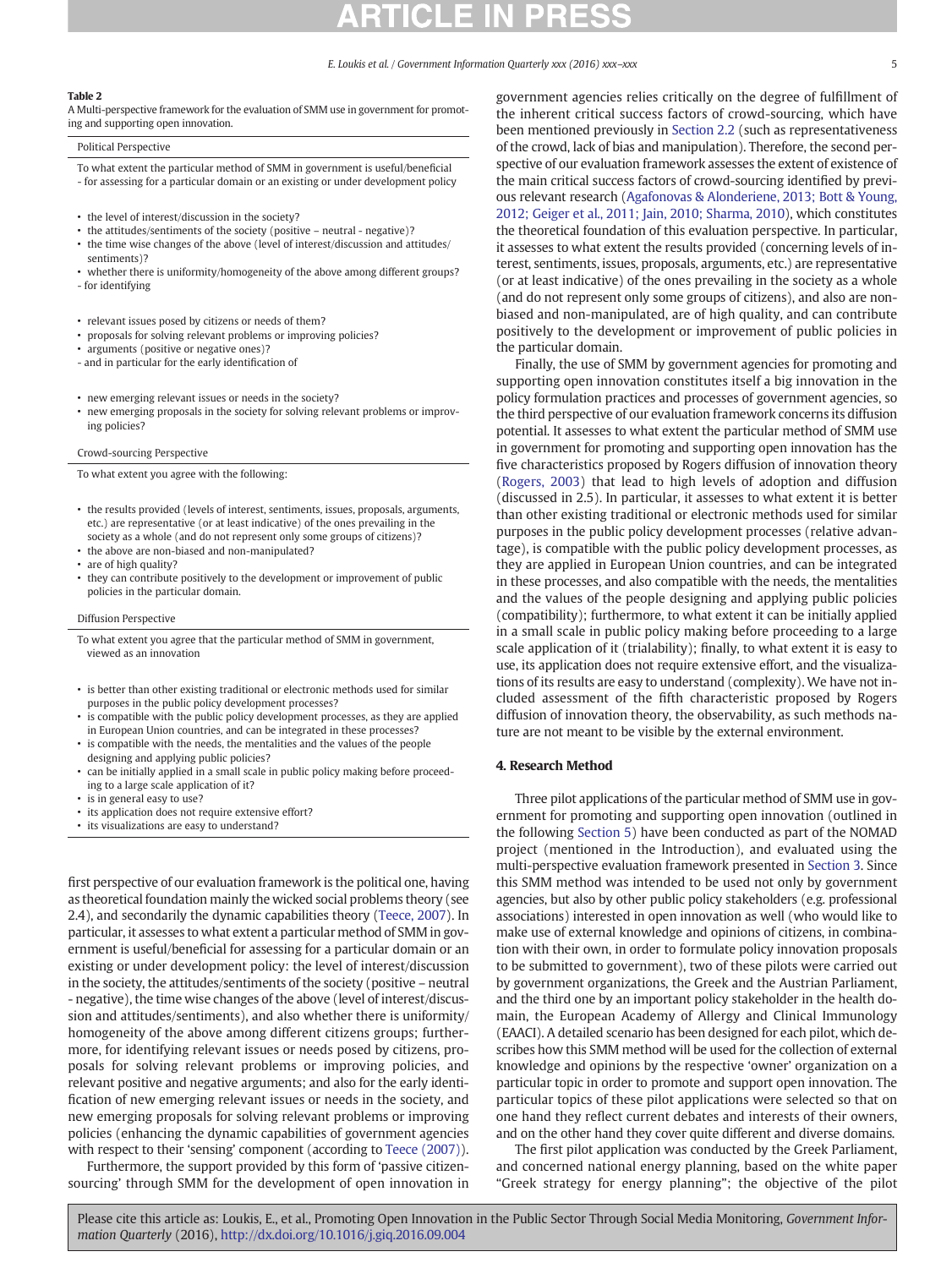<span id="page-5-0"></span>

application was to assess public opinion and attitude/sentiment against this prospective legislation, and to collect relevant proposals and ideas, in order to develop improvements of the above document. The second pilot application was conducted by the Austrian Parliament, and concerned the 'Freedom of Information Act', i.e. a coherent legal basis for opening government information in Austria and open government data policies at large. The third pilot application was oriented towards a more scientific policy topic, and was conducted in collaboration with the EAACI in order to assist them to formulate new policy proposals on "allergy diseases and immunotherapy" to be submitted to competent government agencies.

In particular, for each pilot the following process was followed:

- A. At first, the detailed SMM use scenarios and topics were defined in cooperation with the organizations 'owners' of the pilots, then the domain and policy models required (see following Section 5 for more information) were created by them with the support of the research team, and finally a list of targeted external social media sources (which, according to previous knowledge of the pilot owners, might contain relevant user-generated content) has been specified.
- B. After the above preparation, the owners initiated the process of crawling the specified external sources against the corresponding domain and policy models, and processing the collected content.
- C. Then the personnel of the owner organization who participated in this pilot examined the results, assisted by members of our research team, and used them in order to draw conclusions concerning the topic of each pilot.
- D. Finally, for each pilot an evaluation focus group discussion was organized, which was attended by personnel of the owner organization who were involved in this pilot, and also other additional invited persons who had relevant knowledge and experience. In the pilots of the Greek and Austrian Parliament were invited advisors and assistants of Members of the Parliament, and journalists specialized in the corresponding domain; the total number of participants in these two focus group discussions was 22 for the Greek and 10 for the Austrian one. In the EACCI pilot were invited doctors, experts and journalists specialized in allergy and clinical immunology; the total number of participants in this focus group discussion was 21. During these focus group discussions the proposed SMM method was introduced to the audience, together with the supporting ICT infrastructure, and particular applications with their results were showcased. Then the participants had the opportunity to interact with the ICT platform, performing some predefined tasks, under the observation of organizers' staff, who supported them in completing these tasks, and recorded any comments or difficulties.

In order to collect evaluation data from the participants of these focus group discussions we used a combination of both qualitative and quantitative techniques. Qualitative techniques allow a more in-depth examination of a phenomenon of interest, and therefore lead to the generation of deeper knowledge about it, not limited to a predefined number of variables (as in the quantitative techniques), enabling a better and richer understanding of 'why' and 'how' things happened; the quantitative techniques offer the advantage of enabling the summarization of a large quantity of evidence into a few numbers (e.g. averages), which makes it easier to draw conclusions [\(Maylor & Blackmon, 2005;](#page-10-0) [Ragin & Amoroso, 2011; Yin, 2013\)](#page-10-0). For these reasons, in order to combine the abovementioned advantages of the qualitative and the quantitative techniques, in each of these focus groups we conducted initially qualitative discussions focused on the questions of the three perspectives of our evaluation framework [\(Table 1](#page-3-0)), in order to gain a deeper and richer understanding of why the participants perceive a low or high level of value generated along each of these dimensions. Then we asked them to fill an evaluation questionnaire, which has been

structured based on the questions of the three perspectives of our evaluation framework: these questions were converted to positive statements, and the respondents were asked to provide the degree of their agreement/disagreement with each of them in a five-levels scale  $(1 =$ strongly disagree,  $2 =$  disagree,  $3 =$  neutral,  $4 =$  agree,  $5 =$  strongly agree), which condenses/summarizes all the positives and negatives along the particular value dimension. The above qualitative discussions were recorded with the consent of the participants, and then transcribed and coded manually using an open coding approach [\(Maylor &](#page-10-0) [Blackmon, 2005](#page-10-0)); the data collected through the questionnaire were processed using Excel.

# 5. A Method of SMM in Government for Open Innovation

Though the development and the detailed description of the evaluated SMM method are beyond the scope of this paper, for the sake of completeness of the paper in this section we provide an outline of the method, and also a typical screen (in [Fig. 1\)](#page-6-0) of the visualized information finally provided to the users by the ICT platform supporting the application of this SMM method; more details are provided in [Charalabidis](#page-9-0) [et al. \(2014\)](#page-9-0) and [Loukis and Charalabidis \(2015\)](#page-10-0). The method consists of four steps:

- i) The first step is to build the 'domain model', which is a representation of the main entities-terms of domain we intend to intervene in through a policy (e.g. energy domain, education domain, health domain), as well as relations among them, in a tree structure; this is done using a graphical modelling tool.
- ii) The second step is based on the above domain model to build the 'policy model', which is a representation of the public policy we want to collect relevant content about in the social media; it consists of a number of 'policy statements'  $(=)$  associated with one or more nodes of the policy model, and for each of them positive or negative 'arguments'; this is done using the same graphical modelling tool.
- iii) Upon the completion of the models, the user provides a list of social media sources (e.g. political blogs, news websites, and also Twitter, Facebook, etc. accounts), which are going to be crawled, in order to find relevant content about the domain or public policy of interest.
- iv) The above sources defined in step (iii) are searched by the above ICT infrastructure against the domain and policy models (defined in steps (i) and (ii) respectively), and the collected content undergoes sophisticated processing using opinion mining techniques (as described in more detail in [Charalabidis et al.](#page-9-0) [\(2014\)](#page-9-0)). The results are presented to the user in visualized form; a typical screen is shown in [Fig. 1.](#page-6-0)

As we can see in [Fig. 1](#page-6-0) that the visualized information provided to the user includes:

- In the upper left part of the screen is shown for each of the elements of the domain or policy model (according to the selections made just above it) an estimation of the volume of discussion and the cumulative sentiment; the former is visualized through the height of the corresponding rectangle, and the latter through its color (with the green color denoting positive sentiment, and the orange denoting negative sentiment);
- for the above selected model, or for a selected element of it, in the lower left part of the screen is shown the distribution of the volume of discussion over time and also across age groups,
- while in the upper right part is shown a word cloud depicting the most frequent terms-topics discussed online (colored according to the corresponding sentiment),
- and in the lower left part we can see a list of text excerpts from the sources with relevant content (all concerning the selected model or element of it).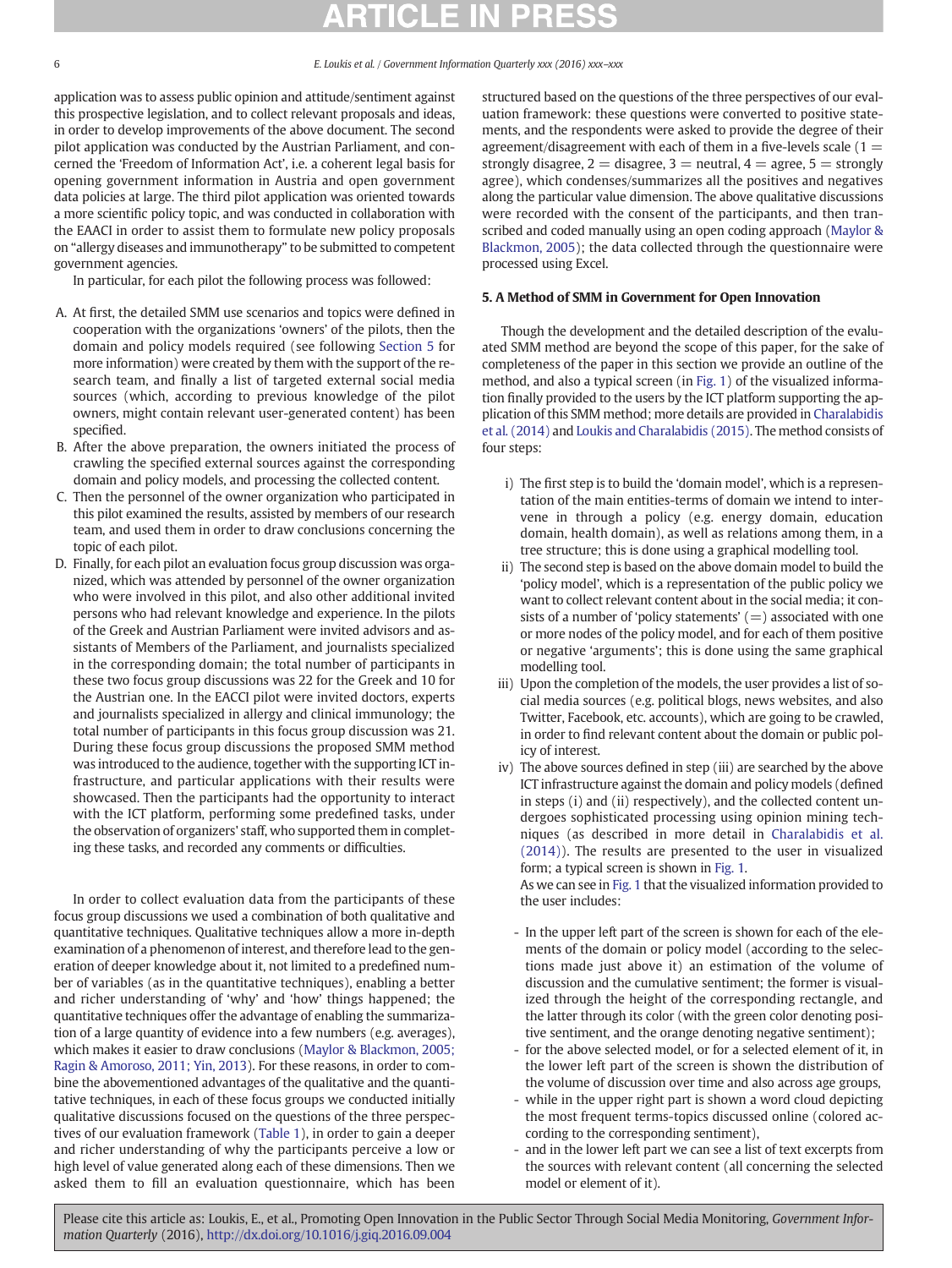<span id="page-6-0"></span>



Also an 'audience comparative view' can be provided, which shows differences among selected different age, gender or education groups, or differences over time, in the discussed topics (volumes of discussion and sentiment).

# 6. Results

In [Table 3](#page-7-0) we can see the results of the processing of the evaluation data collected through the questionnaire (relative frequencies of the responses 'strongly disagree' (SD), 'disagree'(D), 'neutral'(N), 'agree' (AG) and 'strongly agree' (SAG) respectively.

# 6.1. Political Perspective

With respect to the political perspective from [Table 3](#page-7-0) we can see that  $96.20\%$  (56.6% + 39.6%) of the respondents strongly agree or agree that this SMM method is useful for assessing the level of interest/discussion in the society about a particular domain of government activity or an existing or under development policy, but this percentage is lower at the level of 73.60% (47.2% + 26.4%) for its usefulness for assessing relevant attitudes/sentiments of the society (whether they are positive, neutral or negative), and even lower 55.80%  $(47.2% + 11.3%)$  for its

usefulness for assessing whether there is uniformity/homogeneity of the above among different citizens' groups. Furthermore, our results indicate that this method can provide more detailed knowledge elements as well, which are highly useful for facilitating and promoting open innovation. In particular,  $81.2\%$  (60.4% + 20.8%) of the respondents strongly agree or agree that this SMM method is useful for identifying with respect to a particular domain, or an existing or under development policy of interest relevant issues posed by citizens or needs of them, while this percentage is  $73.6\%$  (43.4 $\%$  + 30.2 $\%$ ) concerning the identification of positive and negative arguments, and  $62.3\%$  (41.5% + 20.8%) for identifying specific proposals from the society for solving relevant problems or improving relevant policies. Another interesting finding is that this SMM method is useful for 'sensing' changes in the external environment of government agencies, which facilitate and promote relevant open innovation. In particular, 84.9% (60.4% + 20.8%) strongly agree or agree concerning its usefulness for the identification of changes in the level of interest/discussion and in the attitudes/sentiments in the society concerning a particular domain of government activity or an existing or under development policy; a little lower at the level of  $73.6\%$  (52.8% + 20.8%) is this percentage concerning the usefulness for the identification of new emerging relevant issues or needs, and even lower 58.5% (39.6% + 18.9%) emerging proposals for solving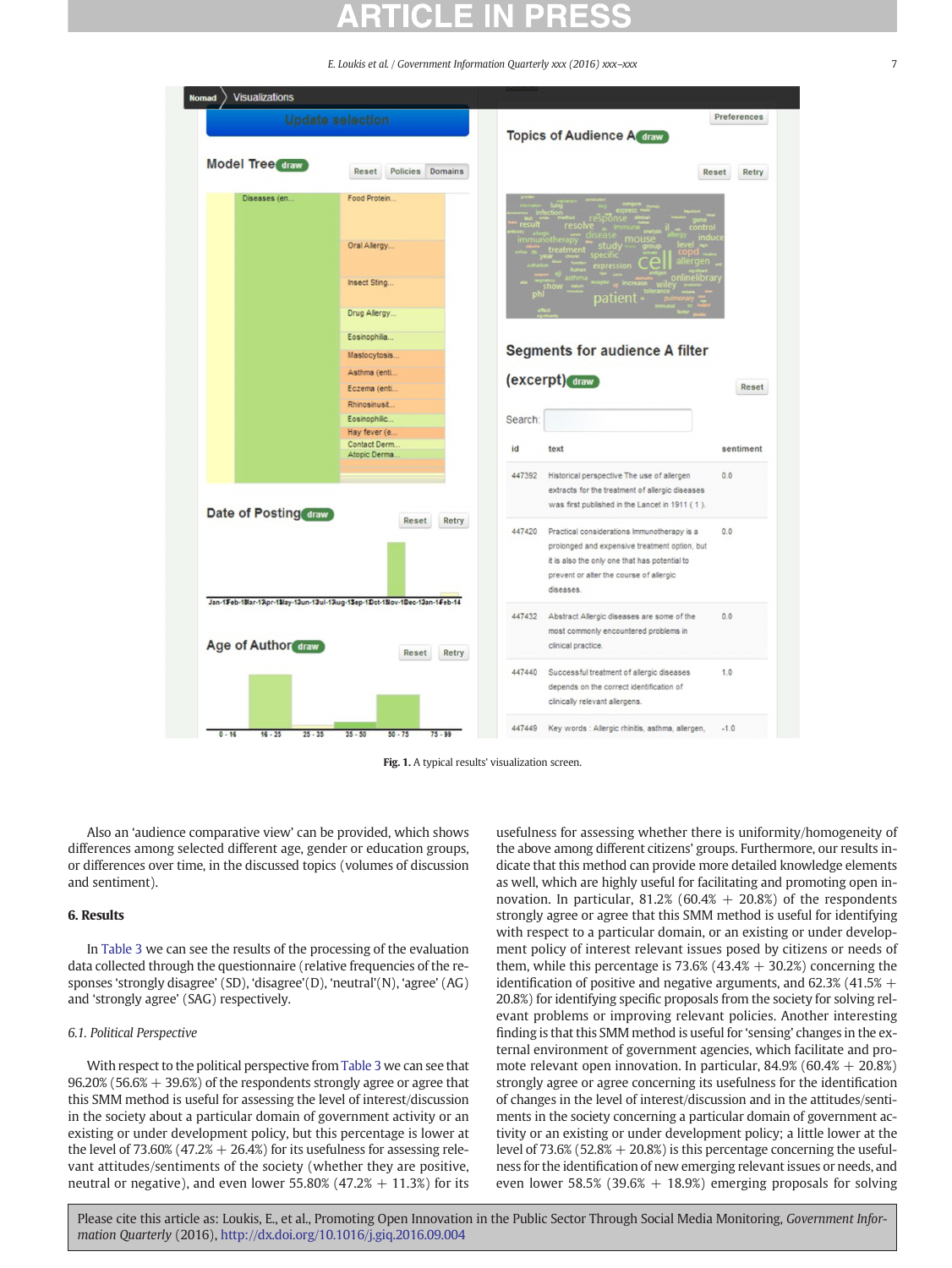<span id="page-7-0"></span>

# Table 3

Average ratings - relative frequencies of 'strongly disagree', 'disagree', 'neutral', 'agree' and 'strongly agree' for all questions.

| D<br>N<br>AG<br><b>Political Perspective</b><br><b>SD</b><br>SAG<br>The particular method of SMM in government is useful/beneficial<br>- for assessing for a particular domain or an existing or under development policy<br>• the level of interest/discussion in the society<br>1.9%<br>56.6%<br>1.9%<br>0%<br>39.6%<br>• the attitudes/sentiments of the society (positive - neutral - negative)?<br>1.9%<br>7.5%<br>17%<br>47.2%<br>26.4%<br>• the time wise changes of the above (level of interest/discussion and attitudes/ sentiments)?<br>5.7%<br>7.5%<br>1.9%<br>60.4%<br>24.5%<br>• whether there is uniformity/homogeneity of the above among different groups?<br>3.8%<br>5.7%<br>32.1%<br>47.2%<br>11.3%<br>- for identifying<br>• relevant issues posed by citizens or needs of them?<br>1.9%<br>20.8%<br>1.9%<br>15.1%<br>60.4%<br>• proposals for solving relevant problems or improving policies?<br>7.5%<br>3.8%<br>26.4%<br>41.5%<br>20.8%<br>• arguments (positive or negative ones)?<br>0%<br>7.5%<br>18.9%<br>43.4%<br>30.2%<br>- and in particular for the early identification of<br>• new emerging relevant issues or needs in the society?<br>15.1%<br>1.9%<br>9.4%<br>52.8%<br>20.8%<br>• new emerging proposals in the society for solving relevant problems or improving policies?<br>3.8%<br>9.4%<br>28.3%<br>39.6%<br>18.9%<br>Crowd-sourcing Perspective<br>SD D<br>N<br>AGr<br>SAG<br>To what extent you agree with the following:<br>• the results provided (levels of interest, sentiments, issues, proposals, arguments, etc.) are representative (or at least indicative) of the<br>11.3% 24.5% 43.4% 13.2%<br>7.5%<br>ones prevailing in the society as a whole (and do not represent only some groups of citizens)?<br>• the above are non-biased and non-manipulated?<br>7.5%<br>35.8%<br>17.0%<br>15.1%<br>24.5%<br>• are of high quality?<br>3.8%<br>17%<br>35.8% 32.1% 11.3%<br>• they can contribute positively to the development or improvement of public policies in the particular domain?<br>13.2% 58.5% 24.5%<br>1.9%<br>1.9%<br><b>Diffusion Perspective</b><br>SD D<br>N<br>AG<br>SAG<br>To what extent you agree that the particular method of SMM in government, viewed as an innovation<br>• is better than other existing traditional or electronic methods used for similar purposes in the public policy development processes?<br>3.8%<br>3.8%<br>35.8% 32.1% 24.5%<br>• is compatible with the public policy development processes, as they are applied in European Union countries, and can be integrated in<br>3.8%<br>0%<br>22.6% 58.5% 15.1%<br>these processes?<br>• is compatible with the needs, the mentalities and the values of the people designing and applying public policies?<br>5.7%<br>37.7% 15.1%<br>1.9%<br>39.6% |                                                                                                                           |  |  |  |  |  |  |  |
|---------------------------------------------------------------------------------------------------------------------------------------------------------------------------------------------------------------------------------------------------------------------------------------------------------------------------------------------------------------------------------------------------------------------------------------------------------------------------------------------------------------------------------------------------------------------------------------------------------------------------------------------------------------------------------------------------------------------------------------------------------------------------------------------------------------------------------------------------------------------------------------------------------------------------------------------------------------------------------------------------------------------------------------------------------------------------------------------------------------------------------------------------------------------------------------------------------------------------------------------------------------------------------------------------------------------------------------------------------------------------------------------------------------------------------------------------------------------------------------------------------------------------------------------------------------------------------------------------------------------------------------------------------------------------------------------------------------------------------------------------------------------------------------------------------------------------------------------------------------------------------------------------------------------------------------------------------------------------------------------------------------------------------------------------------------------------------------------------------------------------------------------------------------------------------------------------------------------------------------------------------------------------------------------------------------------------------------------------------------------------------------------------------------------------------------------------------------------------------------------------------------------------------------------------------------------------------------------------------------------------------------------------------------------------------------------------------------------------------------------------------------------------------------------------|---------------------------------------------------------------------------------------------------------------------------|--|--|--|--|--|--|--|
|                                                                                                                                                                                                                                                                                                                                                                                                                                                                                                                                                                                                                                                                                                                                                                                                                                                                                                                                                                                                                                                                                                                                                                                                                                                                                                                                                                                                                                                                                                                                                                                                                                                                                                                                                                                                                                                                                                                                                                                                                                                                                                                                                                                                                                                                                                                                                                                                                                                                                                                                                                                                                                                                                                                                                                                                   |                                                                                                                           |  |  |  |  |  |  |  |
|                                                                                                                                                                                                                                                                                                                                                                                                                                                                                                                                                                                                                                                                                                                                                                                                                                                                                                                                                                                                                                                                                                                                                                                                                                                                                                                                                                                                                                                                                                                                                                                                                                                                                                                                                                                                                                                                                                                                                                                                                                                                                                                                                                                                                                                                                                                                                                                                                                                                                                                                                                                                                                                                                                                                                                                                   |                                                                                                                           |  |  |  |  |  |  |  |
|                                                                                                                                                                                                                                                                                                                                                                                                                                                                                                                                                                                                                                                                                                                                                                                                                                                                                                                                                                                                                                                                                                                                                                                                                                                                                                                                                                                                                                                                                                                                                                                                                                                                                                                                                                                                                                                                                                                                                                                                                                                                                                                                                                                                                                                                                                                                                                                                                                                                                                                                                                                                                                                                                                                                                                                                   |                                                                                                                           |  |  |  |  |  |  |  |
|                                                                                                                                                                                                                                                                                                                                                                                                                                                                                                                                                                                                                                                                                                                                                                                                                                                                                                                                                                                                                                                                                                                                                                                                                                                                                                                                                                                                                                                                                                                                                                                                                                                                                                                                                                                                                                                                                                                                                                                                                                                                                                                                                                                                                                                                                                                                                                                                                                                                                                                                                                                                                                                                                                                                                                                                   |                                                                                                                           |  |  |  |  |  |  |  |
|                                                                                                                                                                                                                                                                                                                                                                                                                                                                                                                                                                                                                                                                                                                                                                                                                                                                                                                                                                                                                                                                                                                                                                                                                                                                                                                                                                                                                                                                                                                                                                                                                                                                                                                                                                                                                                                                                                                                                                                                                                                                                                                                                                                                                                                                                                                                                                                                                                                                                                                                                                                                                                                                                                                                                                                                   |                                                                                                                           |  |  |  |  |  |  |  |
|                                                                                                                                                                                                                                                                                                                                                                                                                                                                                                                                                                                                                                                                                                                                                                                                                                                                                                                                                                                                                                                                                                                                                                                                                                                                                                                                                                                                                                                                                                                                                                                                                                                                                                                                                                                                                                                                                                                                                                                                                                                                                                                                                                                                                                                                                                                                                                                                                                                                                                                                                                                                                                                                                                                                                                                                   |                                                                                                                           |  |  |  |  |  |  |  |
|                                                                                                                                                                                                                                                                                                                                                                                                                                                                                                                                                                                                                                                                                                                                                                                                                                                                                                                                                                                                                                                                                                                                                                                                                                                                                                                                                                                                                                                                                                                                                                                                                                                                                                                                                                                                                                                                                                                                                                                                                                                                                                                                                                                                                                                                                                                                                                                                                                                                                                                                                                                                                                                                                                                                                                                                   |                                                                                                                           |  |  |  |  |  |  |  |
|                                                                                                                                                                                                                                                                                                                                                                                                                                                                                                                                                                                                                                                                                                                                                                                                                                                                                                                                                                                                                                                                                                                                                                                                                                                                                                                                                                                                                                                                                                                                                                                                                                                                                                                                                                                                                                                                                                                                                                                                                                                                                                                                                                                                                                                                                                                                                                                                                                                                                                                                                                                                                                                                                                                                                                                                   |                                                                                                                           |  |  |  |  |  |  |  |
|                                                                                                                                                                                                                                                                                                                                                                                                                                                                                                                                                                                                                                                                                                                                                                                                                                                                                                                                                                                                                                                                                                                                                                                                                                                                                                                                                                                                                                                                                                                                                                                                                                                                                                                                                                                                                                                                                                                                                                                                                                                                                                                                                                                                                                                                                                                                                                                                                                                                                                                                                                                                                                                                                                                                                                                                   |                                                                                                                           |  |  |  |  |  |  |  |
|                                                                                                                                                                                                                                                                                                                                                                                                                                                                                                                                                                                                                                                                                                                                                                                                                                                                                                                                                                                                                                                                                                                                                                                                                                                                                                                                                                                                                                                                                                                                                                                                                                                                                                                                                                                                                                                                                                                                                                                                                                                                                                                                                                                                                                                                                                                                                                                                                                                                                                                                                                                                                                                                                                                                                                                                   |                                                                                                                           |  |  |  |  |  |  |  |
|                                                                                                                                                                                                                                                                                                                                                                                                                                                                                                                                                                                                                                                                                                                                                                                                                                                                                                                                                                                                                                                                                                                                                                                                                                                                                                                                                                                                                                                                                                                                                                                                                                                                                                                                                                                                                                                                                                                                                                                                                                                                                                                                                                                                                                                                                                                                                                                                                                                                                                                                                                                                                                                                                                                                                                                                   |                                                                                                                           |  |  |  |  |  |  |  |
|                                                                                                                                                                                                                                                                                                                                                                                                                                                                                                                                                                                                                                                                                                                                                                                                                                                                                                                                                                                                                                                                                                                                                                                                                                                                                                                                                                                                                                                                                                                                                                                                                                                                                                                                                                                                                                                                                                                                                                                                                                                                                                                                                                                                                                                                                                                                                                                                                                                                                                                                                                                                                                                                                                                                                                                                   |                                                                                                                           |  |  |  |  |  |  |  |
|                                                                                                                                                                                                                                                                                                                                                                                                                                                                                                                                                                                                                                                                                                                                                                                                                                                                                                                                                                                                                                                                                                                                                                                                                                                                                                                                                                                                                                                                                                                                                                                                                                                                                                                                                                                                                                                                                                                                                                                                                                                                                                                                                                                                                                                                                                                                                                                                                                                                                                                                                                                                                                                                                                                                                                                                   |                                                                                                                           |  |  |  |  |  |  |  |
|                                                                                                                                                                                                                                                                                                                                                                                                                                                                                                                                                                                                                                                                                                                                                                                                                                                                                                                                                                                                                                                                                                                                                                                                                                                                                                                                                                                                                                                                                                                                                                                                                                                                                                                                                                                                                                                                                                                                                                                                                                                                                                                                                                                                                                                                                                                                                                                                                                                                                                                                                                                                                                                                                                                                                                                                   |                                                                                                                           |  |  |  |  |  |  |  |
|                                                                                                                                                                                                                                                                                                                                                                                                                                                                                                                                                                                                                                                                                                                                                                                                                                                                                                                                                                                                                                                                                                                                                                                                                                                                                                                                                                                                                                                                                                                                                                                                                                                                                                                                                                                                                                                                                                                                                                                                                                                                                                                                                                                                                                                                                                                                                                                                                                                                                                                                                                                                                                                                                                                                                                                                   |                                                                                                                           |  |  |  |  |  |  |  |
|                                                                                                                                                                                                                                                                                                                                                                                                                                                                                                                                                                                                                                                                                                                                                                                                                                                                                                                                                                                                                                                                                                                                                                                                                                                                                                                                                                                                                                                                                                                                                                                                                                                                                                                                                                                                                                                                                                                                                                                                                                                                                                                                                                                                                                                                                                                                                                                                                                                                                                                                                                                                                                                                                                                                                                                                   |                                                                                                                           |  |  |  |  |  |  |  |
|                                                                                                                                                                                                                                                                                                                                                                                                                                                                                                                                                                                                                                                                                                                                                                                                                                                                                                                                                                                                                                                                                                                                                                                                                                                                                                                                                                                                                                                                                                                                                                                                                                                                                                                                                                                                                                                                                                                                                                                                                                                                                                                                                                                                                                                                                                                                                                                                                                                                                                                                                                                                                                                                                                                                                                                                   |                                                                                                                           |  |  |  |  |  |  |  |
|                                                                                                                                                                                                                                                                                                                                                                                                                                                                                                                                                                                                                                                                                                                                                                                                                                                                                                                                                                                                                                                                                                                                                                                                                                                                                                                                                                                                                                                                                                                                                                                                                                                                                                                                                                                                                                                                                                                                                                                                                                                                                                                                                                                                                                                                                                                                                                                                                                                                                                                                                                                                                                                                                                                                                                                                   |                                                                                                                           |  |  |  |  |  |  |  |
|                                                                                                                                                                                                                                                                                                                                                                                                                                                                                                                                                                                                                                                                                                                                                                                                                                                                                                                                                                                                                                                                                                                                                                                                                                                                                                                                                                                                                                                                                                                                                                                                                                                                                                                                                                                                                                                                                                                                                                                                                                                                                                                                                                                                                                                                                                                                                                                                                                                                                                                                                                                                                                                                                                                                                                                                   |                                                                                                                           |  |  |  |  |  |  |  |
|                                                                                                                                                                                                                                                                                                                                                                                                                                                                                                                                                                                                                                                                                                                                                                                                                                                                                                                                                                                                                                                                                                                                                                                                                                                                                                                                                                                                                                                                                                                                                                                                                                                                                                                                                                                                                                                                                                                                                                                                                                                                                                                                                                                                                                                                                                                                                                                                                                                                                                                                                                                                                                                                                                                                                                                                   |                                                                                                                           |  |  |  |  |  |  |  |
|                                                                                                                                                                                                                                                                                                                                                                                                                                                                                                                                                                                                                                                                                                                                                                                                                                                                                                                                                                                                                                                                                                                                                                                                                                                                                                                                                                                                                                                                                                                                                                                                                                                                                                                                                                                                                                                                                                                                                                                                                                                                                                                                                                                                                                                                                                                                                                                                                                                                                                                                                                                                                                                                                                                                                                                                   |                                                                                                                           |  |  |  |  |  |  |  |
|                                                                                                                                                                                                                                                                                                                                                                                                                                                                                                                                                                                                                                                                                                                                                                                                                                                                                                                                                                                                                                                                                                                                                                                                                                                                                                                                                                                                                                                                                                                                                                                                                                                                                                                                                                                                                                                                                                                                                                                                                                                                                                                                                                                                                                                                                                                                                                                                                                                                                                                                                                                                                                                                                                                                                                                                   |                                                                                                                           |  |  |  |  |  |  |  |
|                                                                                                                                                                                                                                                                                                                                                                                                                                                                                                                                                                                                                                                                                                                                                                                                                                                                                                                                                                                                                                                                                                                                                                                                                                                                                                                                                                                                                                                                                                                                                                                                                                                                                                                                                                                                                                                                                                                                                                                                                                                                                                                                                                                                                                                                                                                                                                                                                                                                                                                                                                                                                                                                                                                                                                                                   |                                                                                                                           |  |  |  |  |  |  |  |
|                                                                                                                                                                                                                                                                                                                                                                                                                                                                                                                                                                                                                                                                                                                                                                                                                                                                                                                                                                                                                                                                                                                                                                                                                                                                                                                                                                                                                                                                                                                                                                                                                                                                                                                                                                                                                                                                                                                                                                                                                                                                                                                                                                                                                                                                                                                                                                                                                                                                                                                                                                                                                                                                                                                                                                                                   |                                                                                                                           |  |  |  |  |  |  |  |
|                                                                                                                                                                                                                                                                                                                                                                                                                                                                                                                                                                                                                                                                                                                                                                                                                                                                                                                                                                                                                                                                                                                                                                                                                                                                                                                                                                                                                                                                                                                                                                                                                                                                                                                                                                                                                                                                                                                                                                                                                                                                                                                                                                                                                                                                                                                                                                                                                                                                                                                                                                                                                                                                                                                                                                                                   |                                                                                                                           |  |  |  |  |  |  |  |
|                                                                                                                                                                                                                                                                                                                                                                                                                                                                                                                                                                                                                                                                                                                                                                                                                                                                                                                                                                                                                                                                                                                                                                                                                                                                                                                                                                                                                                                                                                                                                                                                                                                                                                                                                                                                                                                                                                                                                                                                                                                                                                                                                                                                                                                                                                                                                                                                                                                                                                                                                                                                                                                                                                                                                                                                   |                                                                                                                           |  |  |  |  |  |  |  |
|                                                                                                                                                                                                                                                                                                                                                                                                                                                                                                                                                                                                                                                                                                                                                                                                                                                                                                                                                                                                                                                                                                                                                                                                                                                                                                                                                                                                                                                                                                                                                                                                                                                                                                                                                                                                                                                                                                                                                                                                                                                                                                                                                                                                                                                                                                                                                                                                                                                                                                                                                                                                                                                                                                                                                                                                   |                                                                                                                           |  |  |  |  |  |  |  |
|                                                                                                                                                                                                                                                                                                                                                                                                                                                                                                                                                                                                                                                                                                                                                                                                                                                                                                                                                                                                                                                                                                                                                                                                                                                                                                                                                                                                                                                                                                                                                                                                                                                                                                                                                                                                                                                                                                                                                                                                                                                                                                                                                                                                                                                                                                                                                                                                                                                                                                                                                                                                                                                                                                                                                                                                   |                                                                                                                           |  |  |  |  |  |  |  |
| 1.9%<br>9.4%<br>13.2% 32.1% 43.4%                                                                                                                                                                                                                                                                                                                                                                                                                                                                                                                                                                                                                                                                                                                                                                                                                                                                                                                                                                                                                                                                                                                                                                                                                                                                                                                                                                                                                                                                                                                                                                                                                                                                                                                                                                                                                                                                                                                                                                                                                                                                                                                                                                                                                                                                                                                                                                                                                                                                                                                                                                                                                                                                                                                                                                 | • can be initially applied in a small scale in public policy making before proceeding to a large scale application of it? |  |  |  |  |  |  |  |
| • is in general easy to use?<br>7.5%<br>17%<br>20.8% 45.3% 9.4%                                                                                                                                                                                                                                                                                                                                                                                                                                                                                                                                                                                                                                                                                                                                                                                                                                                                                                                                                                                                                                                                                                                                                                                                                                                                                                                                                                                                                                                                                                                                                                                                                                                                                                                                                                                                                                                                                                                                                                                                                                                                                                                                                                                                                                                                                                                                                                                                                                                                                                                                                                                                                                                                                                                                   |                                                                                                                           |  |  |  |  |  |  |  |
| • its application does not require extensive effort?<br>28.3%<br>22.6% 37.7% 9.4%<br>1.9%                                                                                                                                                                                                                                                                                                                                                                                                                                                                                                                                                                                                                                                                                                                                                                                                                                                                                                                                                                                                                                                                                                                                                                                                                                                                                                                                                                                                                                                                                                                                                                                                                                                                                                                                                                                                                                                                                                                                                                                                                                                                                                                                                                                                                                                                                                                                                                                                                                                                                                                                                                                                                                                                                                         |                                                                                                                           |  |  |  |  |  |  |  |
| • its visualizations are easy to understand?<br>5.7%<br>3.8%<br>28.3% 45.3% 17.0%                                                                                                                                                                                                                                                                                                                                                                                                                                                                                                                                                                                                                                                                                                                                                                                                                                                                                                                                                                                                                                                                                                                                                                                                                                                                                                                                                                                                                                                                                                                                                                                                                                                                                                                                                                                                                                                                                                                                                                                                                                                                                                                                                                                                                                                                                                                                                                                                                                                                                                                                                                                                                                                                                                                 |                                                                                                                           |  |  |  |  |  |  |  |

relevant problems or improving relevant policies. These results indicate that this SMM method can enhance the dynamic capabilities of government agencies with respect to their 'sensing' component [\(Teece, 2007\)](#page-10-0), mainly in sensing changes in the general interest and attitude, and less in identifying more specific new issues, needs or proposals.

In the focus group discussions there was an overall agreement that this SMM method provided a time and cost efficient channel to assess citizens' interest, attitudes and feelings concerning a particular domain or policy of interest, which is better, quicker and less expensive than the traditional citizens' surveys conducted by government agencies for the above purposes. The knowledge elements extracted from a wide range of social media sources (e.g. political blogs, news websites, and Twitter, Facebook, etc. accounts) are regarded as very useful for open policy innovation. Participants mentioned that based on their experience in the policy making area this SMM method has the potential to become a "powerful tool for producing new policies", which can be used in all stages of public policies' lifecycle. However, they mentioned the risk of misusing such SMM results for promoting individual interests, by focusing selectively on some of the results that support their own positions, and hiding some others in the opposite direction, or possibly misinterpreting them, instead of using these results for collecting external knowledge from the society, in order to formulate better and more effective policies. Furthermore, they also mentioned the risk of monitoring citizens' postings perceived by the latter as private, which would seem as an intrusion into citizens' private sphere; even worse would be the use of the results for identifying citizens having political beliefs and orientations different from the ones of government, and for personal monitoring of them. It was generally concluded that the benefits for society from the use of any web-monitoring tool by government depend critically on how this technology is utilized and how its results are exploited, so it was recommended that government should develop strict regulations concerning how this powerful tool should be used.

It has been stressed that one of the most valuable capabilities of this method is the comparative analysis/view it can provide, i.e. present comparisons in the results between demographically different audiences (e.g. in terms of gender, age and education), or different time intervals. This is very useful for the design of policy innovations, since as mentioned previously in 2.4 most social problems become increasingly 'wicked', having various stakeholder groups with different perceptions of the problem, the main issues and the objectives to be achieved. Also the comparison between two different time periods enables monitoring the evolution of public stance on a policy related topic, and also measuring the impact and effectiveness of various relevant communication and awareness campaigns or interventions. However, the participants of the focus groups discussions suggested that more comparative analysis/ view capabilities should be provided, e.g. between geographic areas (since the geographical dimension is very often important for government decision making, especially for public policies that concern or affect specific regions) and content source groups (since usually there are differences between content sources groups of different political orientations).

Finally, some of the participants in the focus group discussions mentioned that this SMM method enables to some extent the identification of emerging new relevant issues/topics, proposal, and in general new tendencies in the society concerning a domain of government activity or public policy, however not to the extent they would expect and require. The word cloud (in the upper right part of the main results' visualization screen – see [Fig. 1\)](#page-6-0) does not seem appropriate for the early identification of new issues, proposals and tendencies, as it is dominated by the well-established terms (shown with big character sizes, as they are more frequently mentioned by citizens), while the new ones are hardly visible (only some of them are shown with much smaller character sizes, as they are much less frequently mentioned by citizens); so new issues, proposals and tendencies can be identified mainly by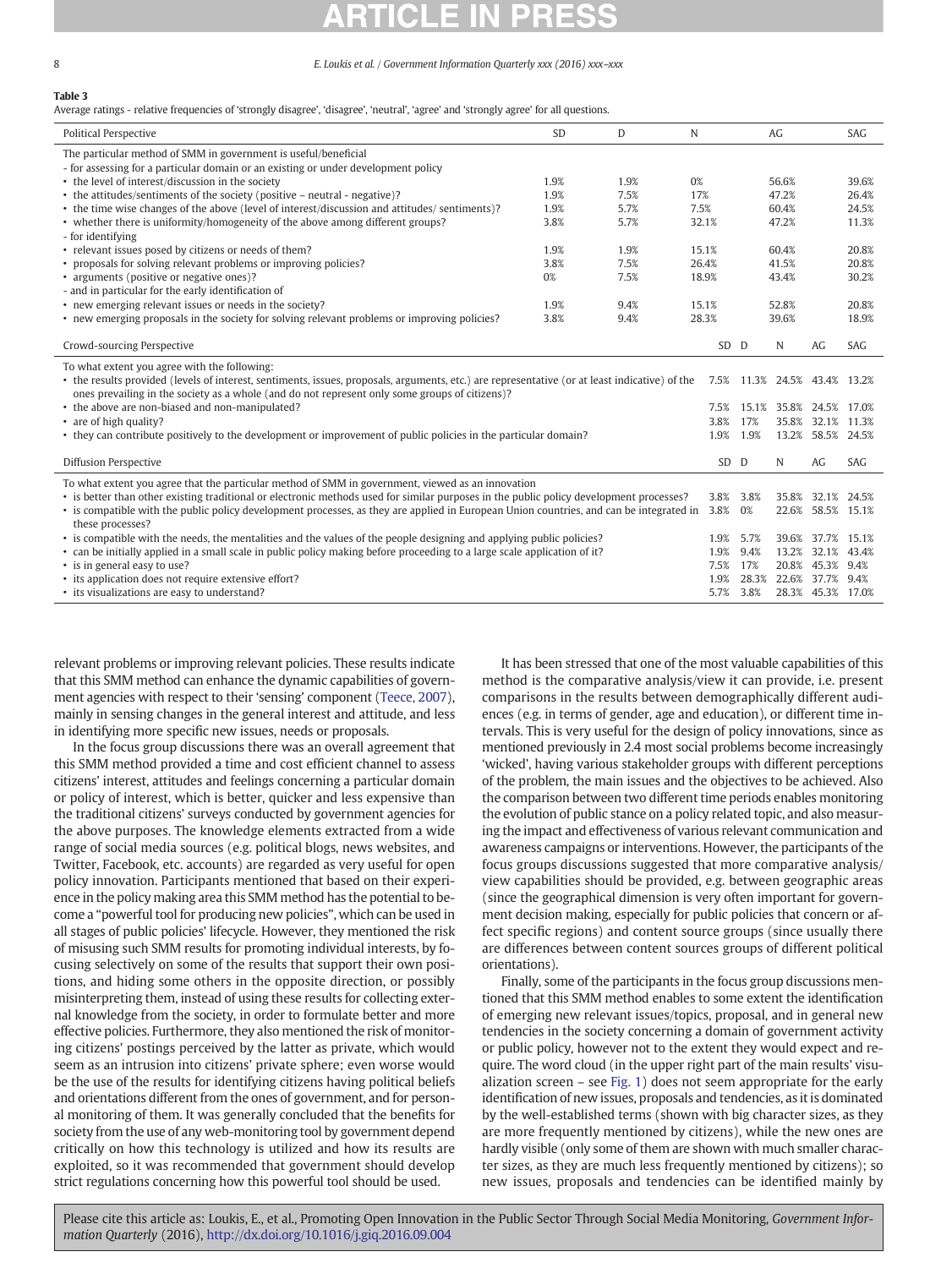<span id="page-8-0"></span>reading the list of text excerpts from the sources with relevant content (in the lower left part of the main results' visualization screen – see [Fig.](#page-6-0) [1\)](#page-6-0). In order to have improvement in this direction two suggestions have been made: a) to add the capability of temporarily removing out of the word cloud the most frequent terms it includes (shown with big size), so that other less frequently mentioned topics-terms become more visible; b) to process further the above text excerpts using various opinion mining techniques, in order to automatically identify new terms.

### 6.2. Crowd-sourcing Perspective

With respect to the crowd-souring perspective from [Table 3](#page-7-0) we can see that  $56.5\%$  ( $43.4\%$  +  $13.2\%$ ) of the respondents strongly agree or agree that the results produced by this SMM method (levels of interest, sentiments, issues, proposals, arguments, etc.) are representative of the trends and opinions prevailing in the society as a whole, while this percentage is at the lower level of 41.5% ( $24.5% + 17%$ ) concerning the lack of bias and manipulation, and at  $43.4\%$  ( $32.1\% + 11.3\%$ ) concerning their quality. However, despite these drawbacks,  $83\%$  ( $58.5\%$  +  $24.5\%$ ) of the respondents strongly agree or agree that the results provided by this SMM method can contribute to the development or improvement of public policies.

In the focus group discussions there was skepticism about the representativeness of the citizens' groups who produce the content collected from the monitored social media (i.e. whether the results reflect the general public opinion or not), and also about its reliability (i.e. whether it is non-biased, non-manipulated and of good quality). There was wide agreement that the selection of the social media sources to be monitored is of critical importance in this respect: it was emphasized that it is necessary to select a representative set of high reliability and quality social medial sources to be monitored. Also, it was thus it was suggested to monitor not only 'open' content sources (i.e. freely available), but also 'closed' ones as well (i.e. subscription based ones, such as high quality newspapers' and magazines' websites), since it is believed that the latter might contain higher quality content. Furthermore, a suggestion that emerged was to provide the capability to focus on specific groups/communities, by producing results (e.g. the ones shown in the basic results' screen shown in [Fig. 1\)](#page-6-0) corresponding to specific groups of sources (i.e. for subsets of the initially defined sources that have specific political orientations, or correspond to particular sectors or professional groups), or even access the individual sources from which a term of the word cloud originates. It was stressed that it is of particular importance in order to be able understand better an opinion, argument or suggestion, or to assess a sentiment, to know the context in which it has been expressed.

Also, some of the participants mentioned that a weakness of this SMM method is that it does not distinguish between the results coming from experts and the ones from the general public; so they suggested that the content retrieved by the monitored sources should be weighted based on the reputation of the source or even the author. Finally, it has been mentioned that there are posts in some sources, which are reproduced (possibly with small changes) on purpose in other sources, and this can lead to mistaken political conclusions as to the extent of social support of opinions, proposals, arguments, etc. expressed in the social media; so they suggested that it would be useful if such 'chains' of reproduction could be detected (e.g. using appropriate text processing and opinion mining methods), since this would on one hand allow the identification of 'digital opinion leaders', and on the other hand enable a more precise assessment of the real social support of the expressed opinions, issues, proposals and arguments.

# 6.3. Difussion Perspective

With respect to the diffusion perspective from [Table 3](#page-7-0) we can see that 56.6% (32.1%  $+$  24.5%) of the respondents strongly agree or disagree that this method of SMM in government offers relative advantage over the existing traditional or electronic methods used for similar purposes in the public policy development processes; this percentage becomes 73.6% concerning its compatibility with these processes, 52.8%  $(37.7% + 15.1%)$  concerning its compatibility with the needs, the mentalities and the values of the people designing and applying public policies, and  $75.5\%$  (32.1% + 43.4%) concerning its trialability in a small scale before proceeding to a large scale application of it.

In the focus group discussions the potential usefulness of this SMM method for the development of public policies, and also improvements of existing ones, has been confirmed; there was an overall agreement that it offers significant relative advantages over the citizens' surveys, which is the main alternative for the same purpose currently in use by government agencies. It has been mentioned that surveys have two main disadvantages in comparison with SMM: they can neither capture public sentiment nor provide detailed information (e.g. frequently mentioned terms/topics, relevant text excerpts) concerning an existing or under development public policy; however, citizens' surveys can give more representative results (by using balanced and representative citizens' samples).

However, only 54.7% (45.3%  $+$  9.4%) of the respondents strongly agree or agree that this SMM method is easy to use, while 47.1%  $(37.7% + 9.4%)$  strongly agree or agree that it does not require extensive effort; however, with respect to the main output of this method, the visualizations it provides (see [Section 5\)](#page-5-0), a higher percentage of 62.3%  $(45.3% + 17.0%)$  strongly agree or agree that they are easy to understand. These results indicate that the use of this method of SMM in government does not seem easy to the respondents. In the focus group discussions it was mentioned that the main reason for this is the need to build complex models of the specific domain of government activity as well as the particular policy we are interested in, which requires much time and effort. As a possible solution for this was suggested the use of existing domain ontologies or vocabularies as a basis (and probably add or subtract from them entities-terms), therefore the functionality of the supporting ICT platform should be enriched in order to provide such import capabilities. For the results' visualization it was stressed that it is useful for gaining a better understanding of the results, however some improvements are required, such as provision of some additional charts, and improvement of existing ones in order to become more clear and understandable; also it should provide the capability to use some of the results (e.g. terms-topics from the word cloud) in order to improve the initial domain and policy models. Furthermore, it was suggested that the visualization tool should be more flexible and adaptable to user's preferences. Another issue raised was that the users cannot understand how the various types of results (e.g. discussion volumes, sentiments, word clouds) have been produced, and this makes their interpretation difficult; so it would be useful for each chart to provide a basic explanation of how it has been calculated, possibly with links providing more detailed explanations if required by the user (i.e. higher transparency of results).

# 7. Conclusions

The public sector has started applying the crowd-sourcing ideas, which have been initially developed and applied in the private sector, aiming to exploit the extensive knowledge of citizens for the development of innovations in public policies and services, such as new public policies and services, or improvements of existing ones. However, the existing knowledge base concerning methods and practices for open innovation in government is limited in comparison with the private sector. Therefore extensive research is required for the development of effective open innovation methods and practices for the public sector, which address its specific needs and orientations, and then for the analysis and evaluation of them from various perspectives. This paper contributes to filling this research gap. It evaluates a novel method of monitoring relevant external social media (e.g. political blogs, news websites, and also Facebook, Twitter, etc. accounts) by government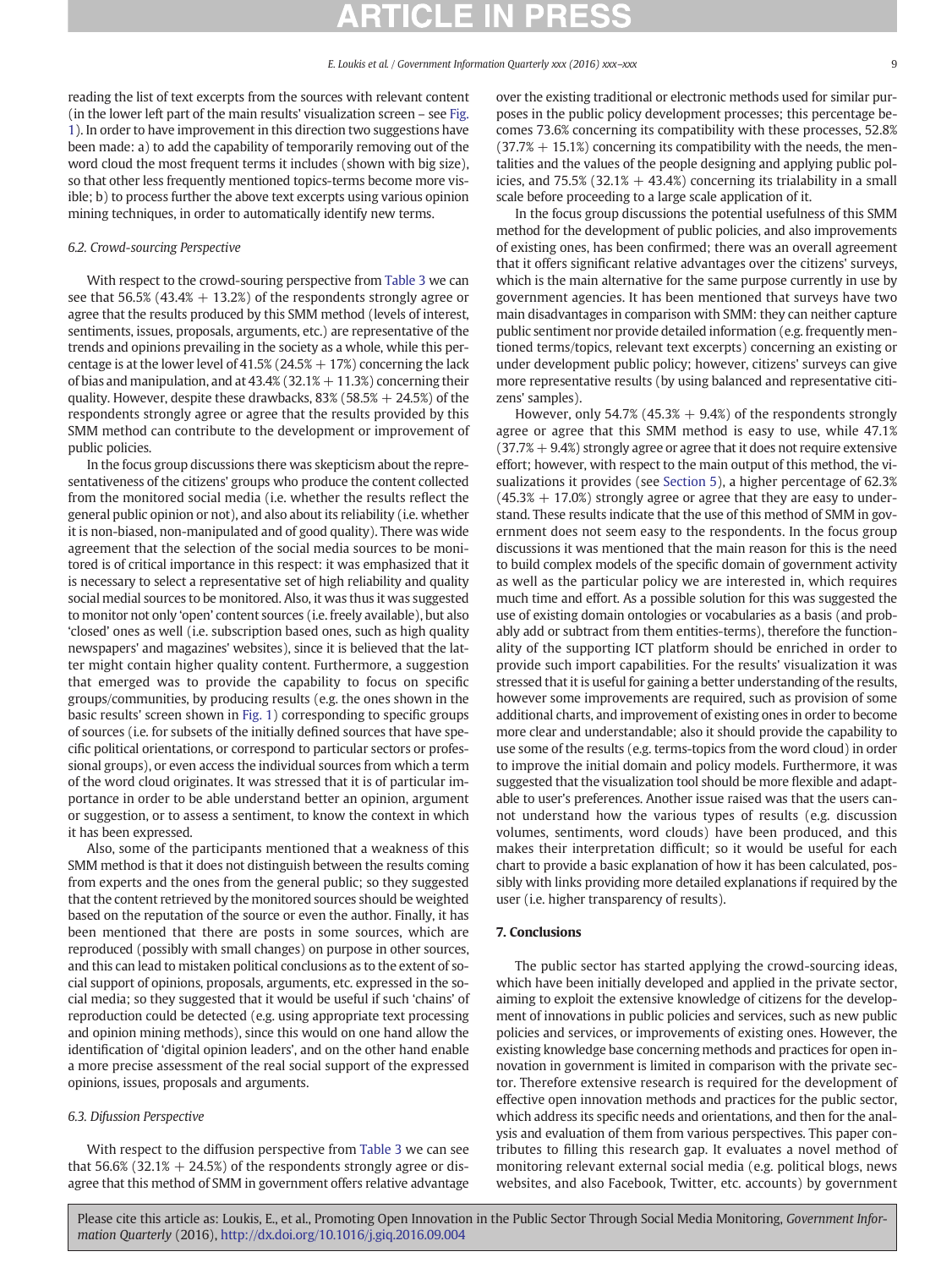<span id="page-9-0"></span>

agencies, in order to promote and support open innovation. Furthermore, for this purpose it develops a multi-perspective framework for evaluating the use of SMM in government for promoting and supporting open innovation, based on sound theoretical foundations from both the political and the management sciences.

It has been concluded that this method of using SMM in government can significantly promote and support open innovation in public policy (development of new public policies for addressing complex and 'wicked' social problems, or improvement of existing public policies), as it can provide to government agencies extensive relevant external knowledge highly important for this purpose. In particular, it allows extracting from social media various kinds of media useful external 'high level' knowledge concerning the level of interest/discussion in the society for a particular domain or an existing or under development policy, and the attitudes/sentiments of the society. Furthermore, it allows extracting more detailed external knowledge as well, about relevant issues posed by citizens, and to a lower degree proposals for solving relevant problems or improving policies and relevant arguments (positive or negative), which can significantly facilitate, promote and support open policy innovation. Another interesting finding is that this SMM method is useful for 'sensing' changes in the external environment of government agencies, which can be very useful for the development of policy innovations for addressing these changes; therefore the use of this method can enhance the dynamic capabilities of government agencies with respect to their 'sensing' component ([Teece, 2007](#page-10-0)).

However, some risks have also been identified, associated with the degree of representativeness of the citizens' groups who produce the content collected from the monitored social media, and also its reliability (i.e. whether it is non-biased, non-manipulated and of good quality). However, despite these possible drawbacks, the results of this SMM method seem to be highly useful for the development or improvement of public policies. The selection of the social media sources to be monitored is of critical importance in this respect. Finally, with respect to the diffusion potential of this method, it has been concluded that it possesses to a good extent all the required characteristics for a wide adoption by government agencies, with the only exception of its relatively high complexity. Our results indicate that it is not easy to use and apply, as it requires building complex models of the specific domain and also the particular policy we are interested in; the use of relevant existing ontologies or vocabularies as a basis for them might reduce the required effort and time for this. Also, the benefits for society from the use of such SMM methods by government seem to depend critically on how and for what purposes they are used, as there are significant risks of misusing them (so transparency and regulation in this respect are necessary). Finally, our research has identified ways/interventions for improving and further developing this SMM method, and addressing its weaknesses.

This study has interesting implications for research and practice. With respect to the research, it contributes to the increase of our limited knowledge base concerning open innovation method and practices for the quite specific context of the public sector, focusing on a novel approach of 'passive citizen sourcing' for promoting and supporting open innovation, based on the monitoring of relevant social media by government agencies using an advanced ICT infrastructure. Also, it has developed a framework for the multi-dimensional analysis and evaluation of such methods with respect to their contribution to open innovation in government, from both political and management sciences' perspectives, which can be useful for the extensive future research required on public sector open innovation. Our study shows that the analysis of open innovation in the public sector is more complex than in the private sector: while the latter is based on various management science perspectives, the former should combine both management and political sciences perspectives. With respect to practice, this study has developed practically useful knowledge concerning on one hand the value that such a SMM method can provide to government agencies towards the promotions and support of open innovation, its strengths and

advantages, and on the other hand its problems and weaknesses, and also ways/interventions for addressing them, and critical success factors.

The main limitation of this study is that it focuses only on one of the dimensions of open innovation in government: the collection of relevant external knowledge from the citizens; however, it has not investigated the other dimensions of it that concern the exploitation of this external knowledge within government agencies in order to design innovations in their policies and services. According to previous research on the 'absorptive capacity' of organizations ([Roberts, Galluch, Dinger,](#page-10-0) [& Grover, 2012\)](#page-10-0) the innovation development process consists of three main stages: external knowledge acquisition, assimilation and application/exploitation; organizations in order to be successful in innovation should develop high capacity in all three of them. Our study (and also most of the studies that have been conducted on public sector citizensourcing – see [Section 2.2](#page-2-0)) focuses on the first of them, so further research is required concerning the other two stages, aiming at the development of processes, practices and ICT infrastructure for the assimilation of this external knowledge collected through SMM within the government agency, and then its application/exploitation for the development of innovations in policies and services. Also, further research is required in order to develop a wide range of ICT-based open innovation methods and practices in government, for exploiting external knowledge resources of citizens, and possibly of other actors as well, such as other government agencies, universities, research centers, and even private sector firms (e.g. suppliers of equipment), and also determine the kinds of innovation problems each of them is more appropriate for (e.g. such as the research presented of Bellantuono et al. (2013) and [Felin and Zenger \(2014\)\)](#page-10-0). The proposed evaluation framework can be used for the multi-perspective evaluation and understanding of other more complex methods of passive, or even active, citizen-sourcing, or - as mentioned above – of other methods of extracting knowledge resources from other actors, for promoting and supporting open innovation. Finally, further research can be conducted for elaborating the quantitative analysis of the evaluation data collected through the questionnaire (e.g. to add a general evaluation question, and through the calculation of its correlations with all the other variables to draw conclusions concerning the perceived importance of the former for the users).

### References

- Agafonovas, A., & Alonderiene, R. (2013). [Value Creation in Innovations Crowdsourcing -](http://refhub.elsevier.com/S0740-624X(16)30177-0/rf0005) Example of Creative Agencies. [Organizations and Markets in Emerging Economies](http://refhub.elsevier.com/S0740-624X(16)30177-0/rf0005), 4(1), 72–[103.](http://refhub.elsevier.com/S0740-624X(16)30177-0/rf0005)
- Al-Jabri, I. M., & Sohail, M. S. (2012). [Mobile Banking Adoption: Application of Diffusion of](http://refhub.elsevier.com/S0740-624X(16)30177-0/rf0010) Innovation Theory. [Journal of Electronic Commerce Research](http://refhub.elsevier.com/S0740-624X(16)30177-0/rf0010), 13(4), 379–391.
- Arvanitis, S., Lokshin, B., Mohnen, P., & Woerter, M. (2015). [Impact of External Knowledge](http://refhub.elsevier.com/S0740-624X(16)30177-0/rf0015) [Acquisition Strategies on Innovation: A Comparative Study Based on Dutch and Swiss](http://refhub.elsevier.com/S0740-624X(16)30177-0/rf0015) Panel Data. [Review of Industrial Organization](http://refhub.elsevier.com/S0740-624X(16)30177-0/rf0015), 46(4), 359–382.
- Bekkers, V., Edwards, A., & de Kool, D. (2013). [Social media monitoring: Responsive gov](http://refhub.elsevier.com/S0740-624X(16)30177-0/rf0020)[ernance in the shadow of surveillance?](http://refhub.elsevier.com/S0740-624X(16)30177-0/rf0020) Government Information Quarterly, 30(4), 335–[342.](http://refhub.elsevier.com/S0740-624X(16)30177-0/rf0020)
- Bellantuono, N., Pontrandolfo, P., & Scozzi, B. (2013). [Different practices for open innova](http://refhub.elsevier.com/S0740-624X(16)30177-0/rf0025)tion: a context-based approach. [Journal of Knowledge Management](http://refhub.elsevier.com/S0740-624X(16)30177-0/rf0025), 17(4), 558–568.
- Bott, M., & Young, G. (2012). [The Role of Crowdsourcing for Better Governance in Interna](http://refhub.elsevier.com/S0740-624X(16)30177-0/rf0030)tional Development. [PRAXIS - The Fletcher Journal of Human Security](http://refhub.elsevier.com/S0740-624X(16)30177-0/rf0030), XXVII, 47–70.
- Brabham, D. C. (2008). [Crowdsourcing as a Model for Problem Solving: An Introduction](http://refhub.elsevier.com/S0740-624X(16)30177-0/rf0035) and Cases. [Convergence: The International Journal of Research into New Media](http://refhub.elsevier.com/S0740-624X(16)30177-0/rf0035) [Technologies](http://refhub.elsevier.com/S0740-624X(16)30177-0/rf0035), 14(1), 75–90.
- Brabham, D. C. (2012). [Crowdsourcing: A Model for Leveraging Online Communities. In A.](http://refhub.elsevier.com/S0740-624X(16)30177-0/rf0040) Delwiche, & J. Henderson (Eds.), [The Participative Cultures Handbook](http://refhub.elsevier.com/S0740-624X(16)30177-0/rf0040) (pp. 120–130). [New York: Routledge.](http://refhub.elsevier.com/S0740-624X(16)30177-0/rf0040)
- Brabham, D. C. (2013). Crowdsourcing. [Cambridge, MA: The MIT Press.](http://refhub.elsevier.com/S0740-624X(16)30177-0/rf0045)
- Buchanan, R. (1995). [Wicked problems in design thinking. In V. Margolin, & R. Buchanan](http://refhub.elsevier.com/S0740-624X(16)30177-0/rf0050) (Eds.), The idea of design (pp. 3–[20\). Cambridge, MA: MIT Press.](http://refhub.elsevier.com/S0740-624X(16)30177-0/rf0050)
- Charalabidis, Y., Loukis, E., Androutsopoulou, A., Karkaletsis, V., & Triantafillou, A. (2014). [Passive Crowdsourcing in Government Using Social Media.](http://refhub.elsevier.com/S0740-624X(16)30177-0/rf0055) Transforming Government: [People, Process and Policy](http://refhub.elsevier.com/S0740-624X(16)30177-0/rf0055), 8(2), 283–308.
- Chesbrough, H. (2003a). [Open Innovation: The New Imperative for Creating and Pro](http://refhub.elsevier.com/S0740-624X(16)30177-0/rf0060)fiting from Technology. [Boston: Harvard Business School Press.](http://refhub.elsevier.com/S0740-624X(16)30177-0/rf0060)
- Chesbrough, H. (2003b). [The Era of Open Innovation.](http://refhub.elsevier.com/S0740-624X(16)30177-0/rf0065) Sloan Management Review, 44(3), 35–[41.](http://refhub.elsevier.com/S0740-624X(16)30177-0/rf0065)